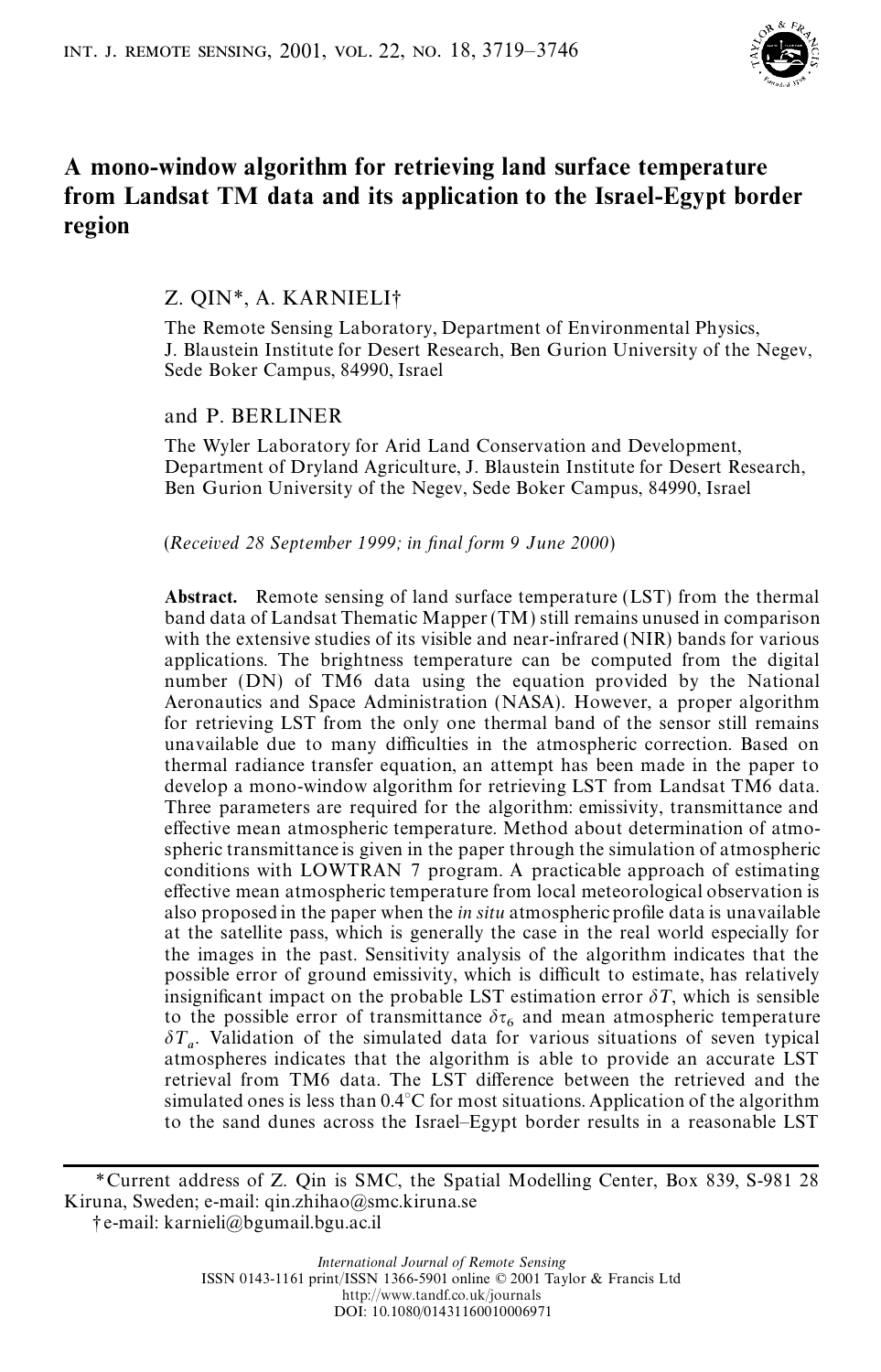estimation of the region. Based on this LST estimation, spatial variation of the interesting thermal phenomenon has been analysed for comparison of LST difference across the border. The result shows that the Israeli side does have signicantly higher surface temperature in spite of its denser vegetation cover than the Egyptian side where bare sand is prevalent.

# **1. Introduction**

The Landsat Thematic Mapper (TM) images have been extensively studied for various purposes (Kaneko and Hino 1996, Lo 1997, Caselles *et al.* 1998). Searching with the keyword Landsat TM on the world-widely used CD-ROM scientific abstract database GEOBASE for the period 1980–1999 pops out 1043 papers written in English. Except the six bands in visible and near- infrared (NIR) wavelengths, the remote sensor also has a thermal band (TM6) operating in the wavelength range of  $10.45-12.50 \,\mu m$  with a nominal ground resolution of  $120 \,\text{m} \times 120 \,\text{m}$ . This spatial resolution of Landsat TM6 is high enough for analysing the detailed spatial patterns of thermal variation on the Earth's surface. However, when searching on the GEOBASE with the restricted keyword temperature, only 73 papers were found. Detailed examination of these papers reveals that only 35 of them relating to the surface temperature or thermal band data of Landsat TM. This implies that the study of Landsat TM thermal band for surface temperature and its application still remains as an ignored area. This is especially true when referring to land surface temperature (LST). Due to its high spatial resolution, Landsat TM6 has considerable potential for many applications relating to LST. Some studies relating to the thermal band of Landsat TM only use the brightness temperature at the satellite level (Mansor *et al.* 1994, Saraf *et al.* 1995, Zhang *et al.* 1997) or just simply use the digital number (DN) value for their applications (Ritchie *et al.* 1990, Oppenheimer 1997). The actual use of LST retrieved from Landsat TM6 is few (Hurtado *et al.* 1996, Sospedra *et al*. 1998). In addition to its intrinsic weaknesses (no on-board calibration, low repeat frequency, and so on), the lack of a proper and easily-used algorithm for retrieval of LST from the only one thermal band of Landsat TM data probably is also the main reason leading to the few application.

Up to present, the studies of Landsat TM thermal data mainly concentrate on the level of directly applying brightness temperature or DN value to the issues in the real world and on the study of the sea/lake surface temperature corrected with atmospheric model using radiosonde data. Zhang *et al.* (1997), Saraf *et al.* (1995) and Mansor *et al.* (1994) demonstrated that the radiant temperature converting from Landsat TM thermal data is capable of application for detection of subsurface coal fires. Sugita and Brutsaert  $(1993)$  compared the measured LST in the field with the temperature from satellite including Landsat TM. The measured sea surface temperature is found to be about 7.8°C higher than the brightness temperature for Landsat TM6 around the outlet of a nuclear power plant (Liu and Kuo 1994). Haakstad *et al.* (1994) demonstrated the importance of Landsat TM6 data in sea temperature study for identifying the surface current patterns. Relationship between water quality indicators and Landsat TM digital data including TM6 DN value has been analysed in the study of Braga *et al.* (1993) about water quality assessment at Guanabara Bay of Brazil. Oppenheimer (1997) used the relationship between the measured lake surface temperature and Landsat TM6 DN value to map the thermal variation of volcano lakes. Correlation of lake suspended sediments with digital data of Landsat MSS and TM was analysed in Ritchie *et al.* (1990). Based on the surface temperature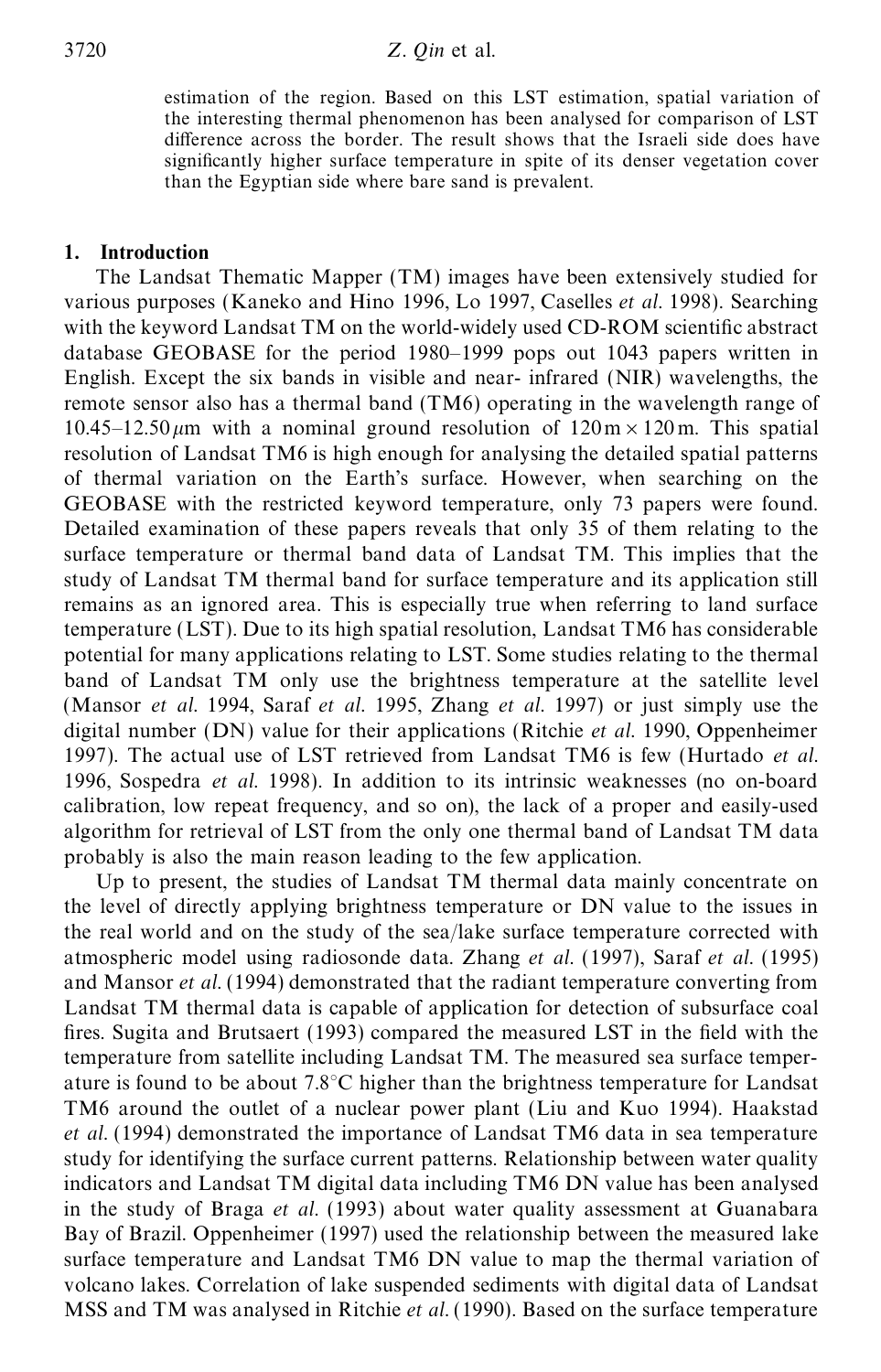derived from Landsat TM thermal data, Moran *et al.* (1989) estimated the latent heat and net radiant flux density and compared with the ground estimate based on Bowen ratio measurement over mature fields of cotton, wheat and alfalfa. The Landsat TM6 data has been used in several studies to investigate the thermal properties of volcanoes (Reddy *et al.* 1990, Andres and Rose 1995, Kaneko 1998).

Provided that ground emissivity is known (the determination of emissivity is very complicated and there is a great volume of literature on it), the retrieval of LST from Landsat TM6 is mainly through the method of atmospheric correction. The principle of the correction is to subtract the upward atmospheric thermal radiance and the reflected atmospheric radiance from the observed radiance at satellite level so that the brightness temperature at ground level can be directly computed. The atmospheric thermal radiance can be simulated using such atmospheric simulation programs as LOWTRAN, MODTRAN or 6S when *in situ* atmospheric prole is available at the satellite pass. Usually this is not the case for many applications. Thus, an alternative is to use the available radiosonde data closed to the satellite pass or with similar atmospheric conditions for this atmospheric simulation (Hurtado *et al.* 1996). In many cases, even the radiosonde data is also not available due to difficulties for the measuring. This unavailability of *in situ* atmospheric profile data prevents the popular application of LST retrieval from Landsat TM6 for many studies. Alternately, the standard atmospheric profiles provided in the atmospheric simulation programs were used to simulate the atmospheric radiance for retrieval of surface temperature from the Landsat TM thermal data.

An attempt was made by Hurtado *et al.* (1996) to compare the two atmospheric correction methods for Landsat TM thermal band. Using surface energy balance equation and standard meteorological parameters, they proposed a method of atmospheric correction for Landsat TM thermal data. Alternately, the required parameters for atmospheric correction were calculated from a radiative transfer model using the atmospheric profiles obtained from local temporarily coincident radiosondes. The latter atmospheric correction method has been on the right way of developing an algorithm for LST retrieval from Landsat TM6 data but it involves several parameters that are not easy to estimate for most cases. This is the only study published to attempt an algorithm development for LST retrieval from one thermal band data.

Based on the thermal radiance transfer equation, the current study attempts to develop an algorithm for retrieving LST from Landsat TM6 data. Because this algorithm is suitable for LST retrieval from only one thermal band data, it has been termed as the mono-window algorithm in order to distinguish from split window algorithm for two thermal channels. Compared to the several atmospheric parameters required in the second correction method of Hurtado *et al.* (1996), the mono-window algorithm only requires two atmospheric parameters (transmittance and mean atmospheric temperature) for LST retrieval. Moreover, the detailed estimation of these two critical atmospheric parameters is also addressed for practical purpose of applying the algorithm. Then, we perform the sensitivity analysis of the algorithm for the critical parameters and validate it to the simulated data for various situations of seven typical atmospheres. Finally, we try to present an example of its application to the sand dunes across the Israel–Egypt political border for examination of the LST difference on both sides of the border region.

## **2. Computing brightness temperature of Landsat TM6 data**

The development of the mono-window algorithm for LST retrieval from the thermal band data of Landsat TM is with premise that the brightness temperature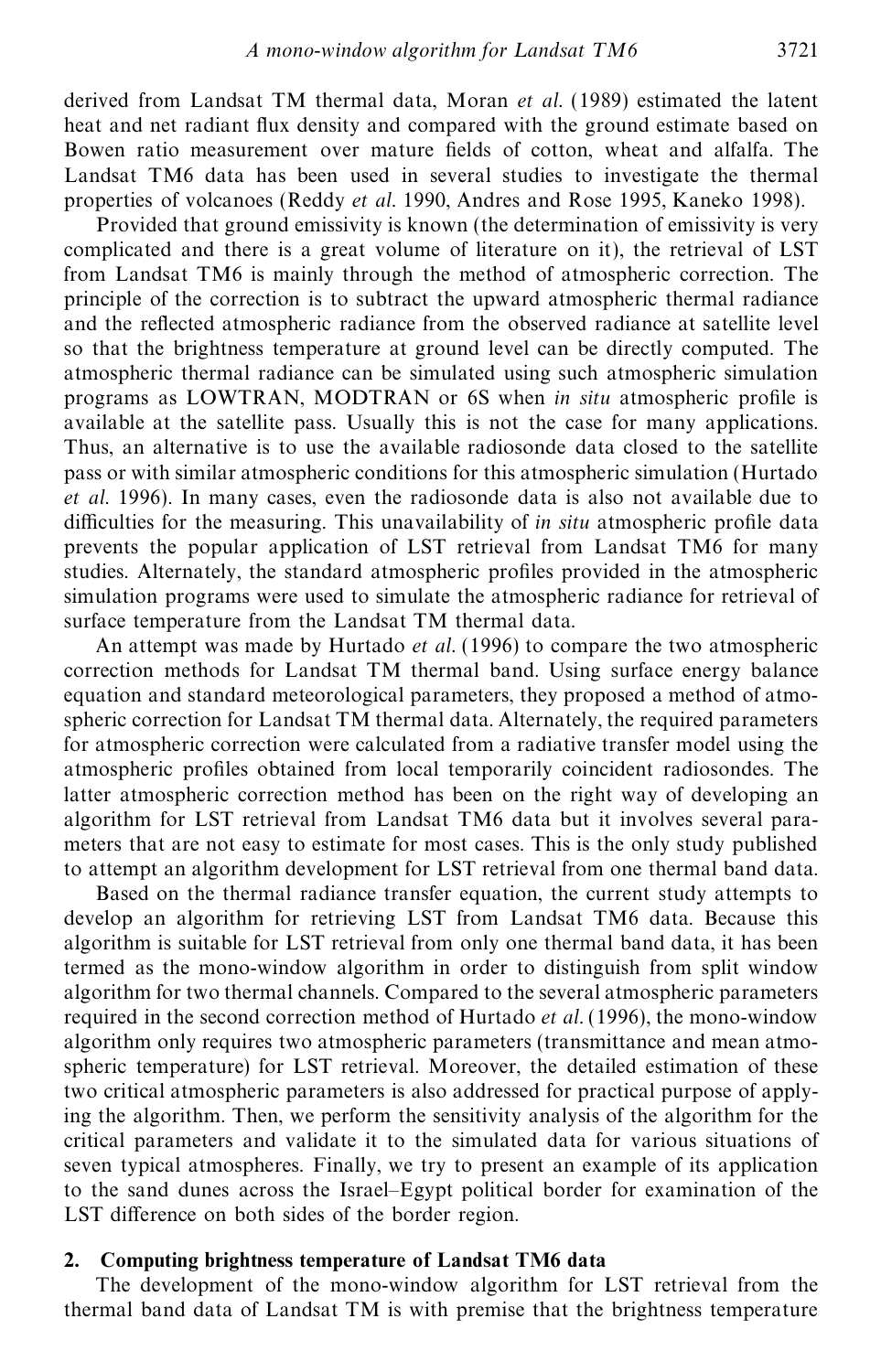of the thermal band at the satellite level can be computed from the data. Generally, the grey level of Landsat TM data is given as digital number (DN) ranging from 0 to 255. Thus, the computation of brightness temperature from TM6 data includes the estimation of radiance from its DN value and the conversion of the radiance into brightness temperature.

The following equation developed by the National Aeronautics and Space Administration (NASA) (Markham and Barker 1986) is generally used to compute the spectral radiance from DN value of TM data:

$$
L_{(\lambda)} = L_{\min(\lambda)} + (L_{\max(\lambda)} - L_{\min(\lambda)})Q_{\text{dn}}/Q_{\max} \tag{1}
$$

where  $L_{(\lambda)}$  is the spectral radiance received by the sensor (mW cm<sup>-2</sup> sr<sup>-1</sup>  $\mu$ m<sup>-1</sup>),  $Q_{\text{max}}$  is the maximum DN value with  $Q_{\text{max}} = 255$ , and  $Q_{\text{dn}}$  is the grey level for the analysed pixel of TM image,  $L_{\min(\lambda)}$  and  $L_{\max(\lambda)}$  are the minimum and maximum detected spectral radiance for  $Q_{dn} = 0$  and  $Q_{dn} = 255$ , respectively. For TM6 of Landsat 5 with central wavelength of  $11.475 \mu m$ , it has been set that  $L_{min(\lambda)} = 0.1238$ for  $Q_{dn} = 0$  and  $L_{max(\lambda)} = 1.56$  mW cm<sup>-2</sup> sr<sup>-1</sup>  $\mu$ m<sup>-1</sup> for  $Q_{dn} = 255$  (Schneider and Mauser 1996). Thus, the above equation can be simplied into the following form:

$$
L_{(\lambda)} = 0.1238 + 0.005632156Q_{dn}
$$
 (2)

Once the spectral radiance  $L_{(\lambda)}$  is computed, the brightness temperature at the satellite level can be directly calculated by either inverting Planck's radiance function for temperature (Sospedra *et al.* 1998) or using the following approximation formula (Schott and Volchok 1985, Wukelic *et al.* 1989, Goetz *et al.* 1995):

$$
T_6 = K_2 / \ln(1 + K_1 / L_{(\lambda)})
$$
\n(3)

where  $T_6$  is the effective at-satellite brightness temperature of TM6 in K,  $K_1$  and  $K_2$ are pre-launch calibration constants. For Landsat 5, which we will use in the study,  $K_1 = 60.776$  mW cm<sup>-2</sup> sr<sup>-1</sup>  $\mu$ m<sup>-1</sup> and  $K_2 = 1260.56$  degK, respectively (Schneider and Mauser 1996). Though this is the most popular approach to compute brightness temperature from the observed thermal radiance, other alternatives such as in Singh (1988) and Sospedra *et al.* (1998) have also been proposed.

Landsat TM observed the thermal radiance emitted by the ground at an altitude of about 705km. When the radiance travels through the atmosphere, it will be attenuated by the absorption of the atmosphere in the wavelength. Moreover, the atmosphere also has ability of emitting thermal radiance. The upwelling atmospheric emittance will combine with the ground thermal radiance to reach the sensor in space. Besides, the ground surface also has ability to reflect the downward atmospheric emittance. These atmospheric impacts in the observed thermal radiance have to be considered when applying Landsat TM6 data for surface temperature estimation and its consequent applications.

### **3. Correction of brightness temperature for LST retrieval**

It has been well known that the impacts of the atmosphere and the emitted ground are unavoidably involved in the sensor-observed radiance. Thus, correction is necessary for retrieving true LST from Landsat TM6 data (Hurtado *et al.* 1996). The correction is based on the radiance transfer equation, which states that the sensor-observed radiance is impacted by the atmosphere and the emitted ground. In accordance with blackbody theory, the thermal emittance from an object can be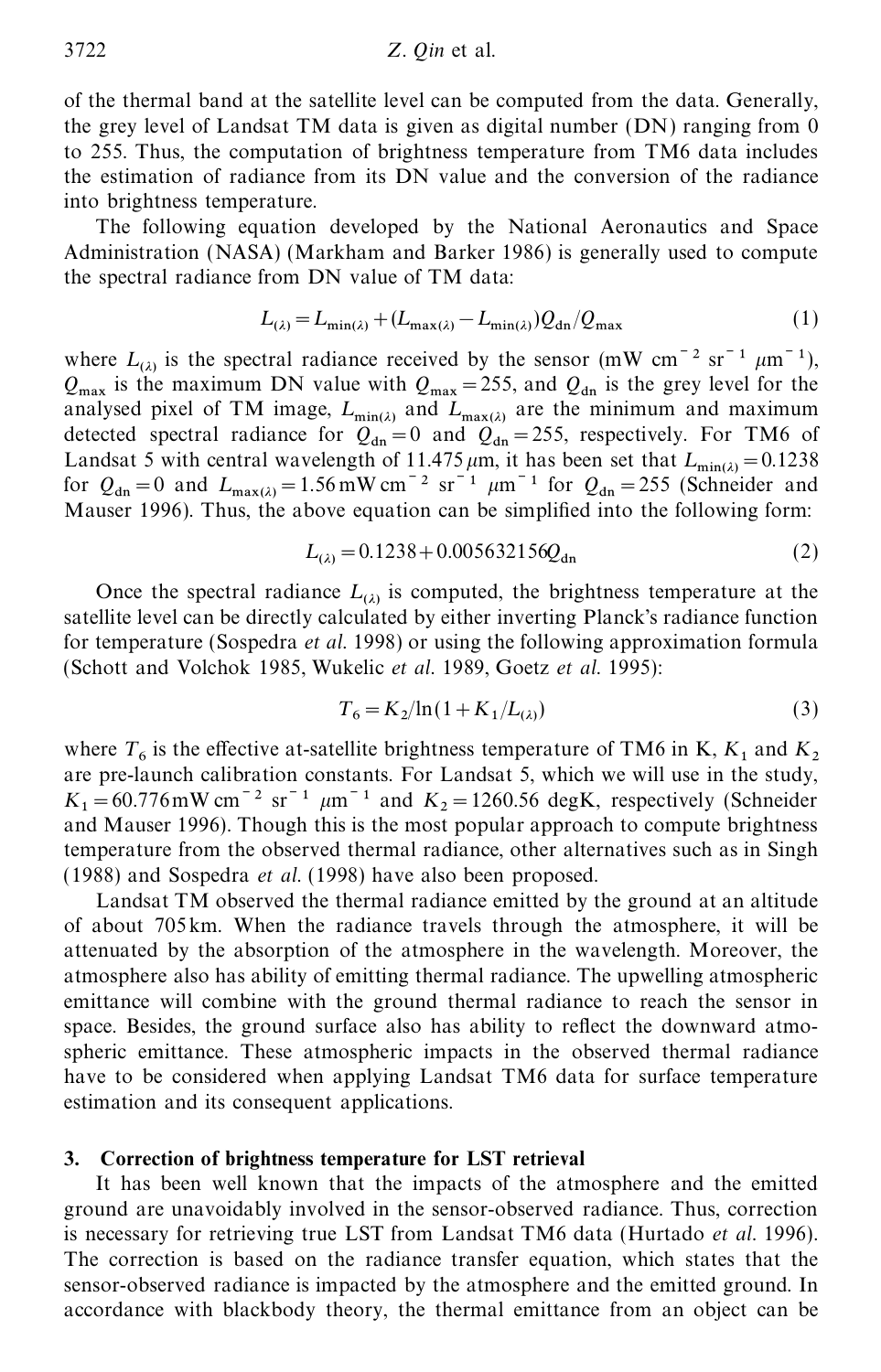expressed as Planck's radiance function:

$$
B_{\lambda}(T) = \frac{C_1}{\lambda^5 \left( e^{C_2/\lambda T} - 1 \right)}\tag{4}
$$

where  $B_\lambda(T)$  is the spectral radiance of the blackbody, generally measured in W m<sup> $-2$ </sup> where  $B_{\lambda}(I)$  is the spectral radiatice of the blackbody, generally measured in w in<br>  $\text{sr}^{-1}$   $\mu$ m<sup>-1</sup>,  $\lambda$  is wavelength in metre (1 m = 10<sup>6</sup>  $\mu$ m),  $C_1$  and  $C_2$  are the spectral  $^{1}$  and  $^{1}$ constants with  $C_1 = 1.19104356 \times 10^{-16}$  W m<sup>2</sup> and  $C_2 = 1.4387685 \times 10^4 \mu$ m degK, *T* is temperature in degK. The change of Planck's radiance with temperature is shown in figure 1 for TM6.

Blackbody is only a theoretical concept. Most natural surfaces are in fact not blackbodies. Thus, emissivity has to be considered for constructing the radiance transfer equation. Moreover, while transferring from the emitted ground to the remote sensor, the ground emittance is attenuated by the atmospheric absorption. On the other hand, the atmosphere also contributes the emittance that reaches the sensor either directly or indirectly (reflected by the surface). Considering all these components and effects, the sensor-observed radiance for Landsat TM6 can be expressed as:

$$
B_6(T_6) = \tau_6 \left[\varepsilon_6 B_6(T_s) + (1 - \varepsilon_6) I_6^{\infty}\right] + I_6^{\uparrow} \tag{5}
$$

where  $T_s$  is land surface temperature, and  $T_6$  is brightness temperature of TM6,  $\tau_6$ is atmospheric transmittance and  $\varepsilon_6$  is ground emissivity.  $B_6(T_6)$  is radiance received by the sensor,  $B_6(T_s)$  is ground radiance,  $I_6^{\infty}$  and  $I_6^{\uparrow}$  are the down welling and upwelling atmospheric radiances, respectively.

The upwelling atmospheric radiance  $I_6^{\uparrow}$  is usually computed (França and Cracknell 1994, Cracknell 1997) as

$$
I_{6}^{\ast} = \int_{0}^{Z} B_{6}(T_{z}) \frac{\partial \tau_{6}(z, Z)}{\partial z} dz
$$
 (6)

where  $T_z$  is atmospheric temperature at altitude *z*, *Z* is altitude of the sensor,  $\tau_6(z, Z)$ represents the upwelling atmospheric transmittance from altitude *z* to the sensor height *Z*. Following McMillin (1975), Prata (1993) and Coll *et al.* (1994), we employ



Figure 1. Change of Planck's radiance  $B_6(T)$  (*a*) and the parameter  $L_6$  (*b*) with temperature for Landsat TM6.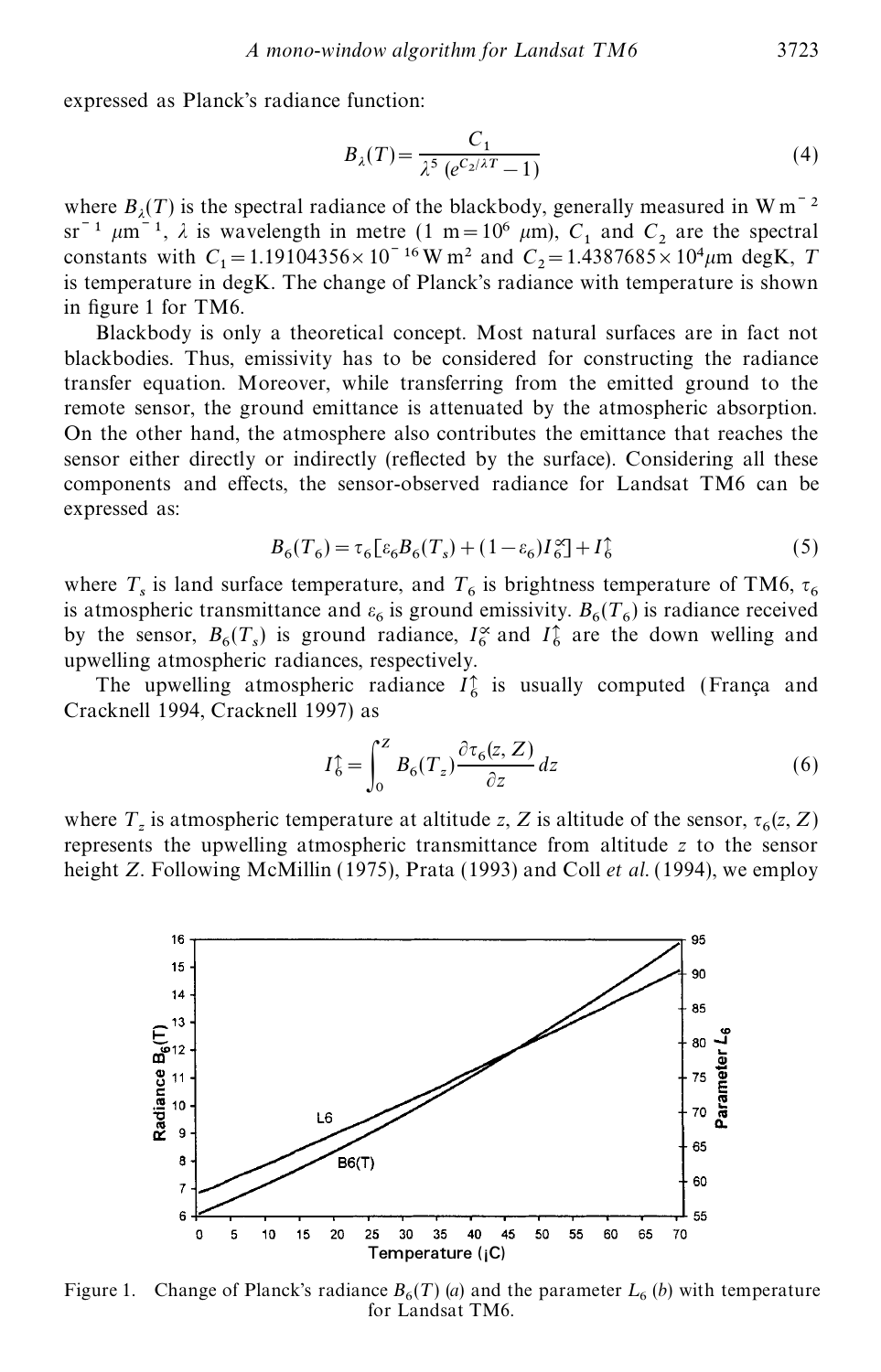the mean value theorem to express the upwelling atmospheric radiance as:

$$
B_6(T_a) = \frac{1}{1 - \tau_6} \int_0^Z B_6(T_z) \frac{\partial \tau_6(z, Z)}{\partial z} dz \tag{7}
$$

where  $T_a$  is the effective mean atmospheric temperature and  $B_6(T_a)$  represents the effective mean atmospheric radiance with  $T_a$  for TM6. Thus, we get:

$$
I_6^{\uparrow} = (1 - \tau_6) B_6(T_a)
$$
\n(8)

The down-welling atmospheric radiance is generally viewed as from a hemispherical direction, hence can be computed (França and Cracknell 1994) as

$$
I_6^{\infty} = 2 \int_0^{\pi/2} \int_{-\infty}^0 B_6(T_z) \frac{\partial \tau'_6(\theta', z, 0)}{\partial z} \cos\theta' \sin\theta' dz d\theta'
$$
 (9)

where  $\theta'$  is the down-welling direction of atmospheric radiance and  $\tau'_6(\theta', z, 0)$  represents the down-welling atmospheric transmittance from altitude *z* to the ground surface. According to França and Cracknell (1994), it is rational to assume that  $\delta \tau'_6(\theta', z, 0) = \delta \tau_6(z, Z)$  for the thin layers of the whole atmosphere when the sky is clear. Based on this assumption, application of mean value theorem to equation (9) gives

$$
I_6^{\infty} = 2 \int_0^{\pi/2} (1 - \tau_6) B_6(T_a^{\infty}) \cos\theta' \sin\theta' d\theta'
$$
 (10)

where  $T_a^{\infty}$  is the downward effective mean atmospheric temperature. The integration term of this equation can be solved as

$$
2\int_0^{\pi/2} \cos\theta' \sin\theta' d\theta' = (\sin\theta')^2 \vert_0^{\pi/2} = 1
$$
\n(11)

Thus, the downward atmospheric radiance cab be estimated as

$$
I_6^{\infty} = (1 - \tau_6) B_6(T_a^{\infty})
$$
\n<sup>(12)</sup>

Substitution into equation (5) gives

$$
B_6(T_6) = \varepsilon_6 \tau_6 B_6(T_s) + \tau_6 (1 - \varepsilon_6)(1 - \tau_6) B_6(T_a^{\alpha}) + (1 - \tau_6) B_6(T_a)
$$
(13)

In order to solve this equation for LST, we need to analyse the effect of  $B_6(T_a^{\infty})$ on the observed LST by TM6. Due to the vertical difference of atmosphere, the upward atmospheric radiance is generally greater than the downward one. Consequently,  $B_6(T_a)$  is greater than  $B_6(T_a^3)$ , or  $T_a > T_a^{\alpha}$ . Under the clear sky, the difference between  $T_a$  and  $T_a^{\infty}$  is usually within 5°C, i.e.  $|T_a - T_a^{\infty}| < 5^{\circ}$ C.

For convenience of analysis, we denote  $D' = \tau_6(1 - \epsilon_6)(1 - \tau_6)$ . Since the emissivity  $\varepsilon_6$  is generally 0.96–0.98 for most natural surfaces, the value of *D*<sup> $\prime$ </sup> is very small, mainly depended on  $\tau_6$ . Provided  $\tau_6 = 0.7$  and  $\varepsilon_6 = 0.96$ , we get  $D' = 0.0084$ . The very small value of *D*<sup> $\prime$ </sup> makes the approximate of  $B_6(T_a)$  with  $B_6(T_a)$  possible and feasible for the derivation of an algorithm from the above equation.

Before we go on our derivation, we need to simulate the effect of approximating  $B_6(T_a)$  with  $B_6(T_a)$  on the change of  $T_s$  in equation (13). Since  $B_6(T_a) > B_6(T_a)$ , the approximation of  $B_6(T_a)$  with  $B_6(T_a)$  would lead to the underestimate of both  $B_6(T_s)$ and  $B_6(T_a)$  in equation (13) for the fixed  $B_6(T_6)$ . Consequently, it will lead to the underestimate of  $T_s$ . The magnitude of the underestimate of  $B_6(T_s)$  and  $B_6(T_a)$  in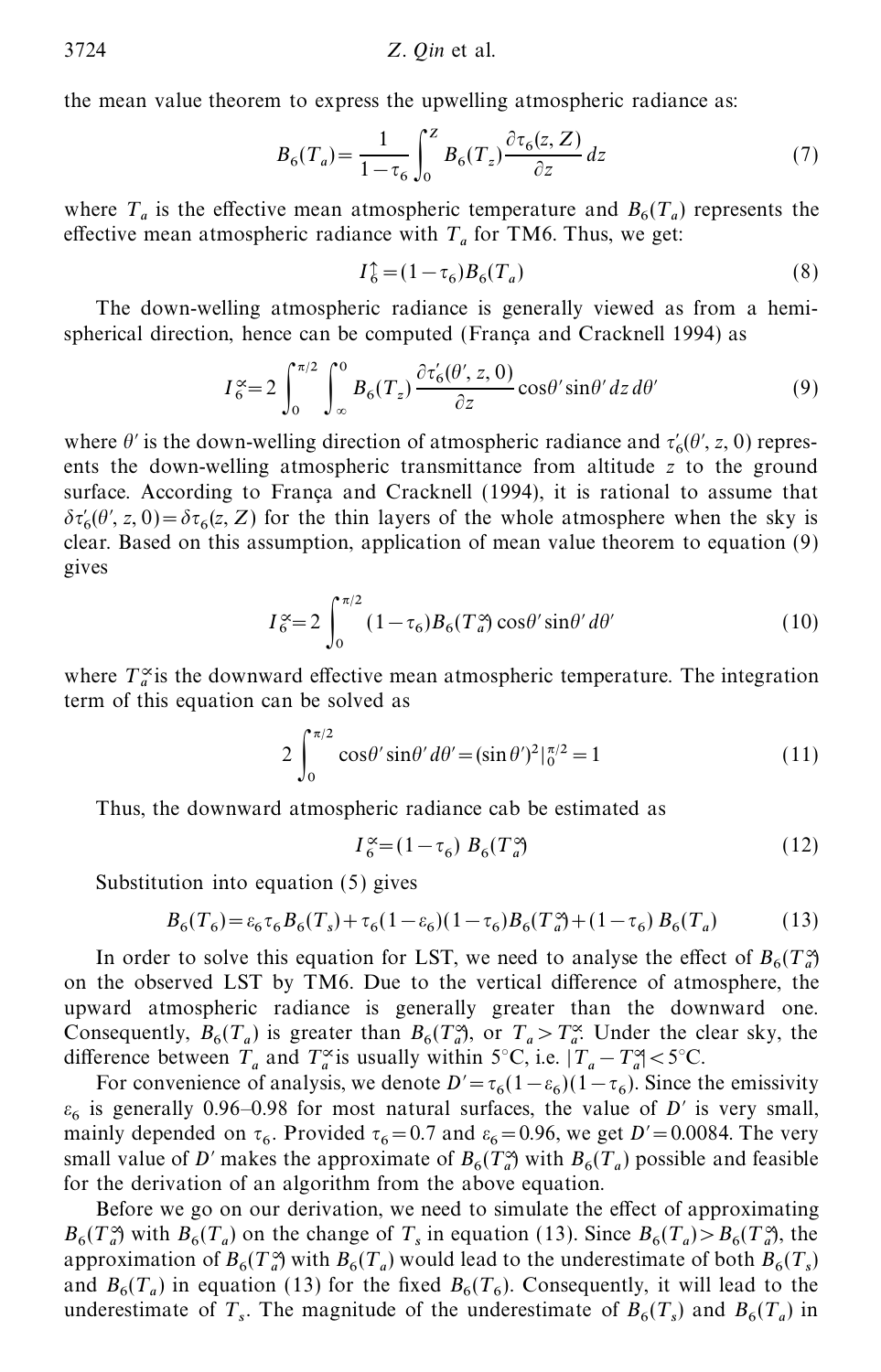equation (13) depends on their coefficients in the equation, i.e.  $\varepsilon_6 \tau_6$  for  $B_6(T_s)$  and  $(1-\tau_6)[1+\tau_6(1-\epsilon_6)]$  for  $B_6(T_a)$ . We consider three cases of  $|T_a-T_a^{\alpha}|$  and two cases of  $\varepsilon_6$  and  $\tau_6$  for the simulation, which gives the results shown in table 1. The underestimates of  $T_s$  for all cases are quite small. For  $|T_a - T_a^{\alpha}| = 5^{\circ}\text{C}$  and  $\tau_6 = 0.8$ , the approximation of  $B_6(T_a^{\alpha})$  with  $B_6(T_a)$  can only lead to the underestimate of  $T_s$ 0.0255°C at  $T_s = 20$ °C and 0.0205°C at  $T_s = 50$ °C. The underestimates of  $T_s$  are even smaller for  $\tau_6 = 0.7$  (table 1). Therefore, we can conclude that the approximation of  $B_6(T_a)$  with  $B_6(T_a)$  will have an insignificant effect on the estimate of  $T_s$  from the above equation. With this approximation, the observed radiance of Landsat TM6 can be expressed as

$$
B_6(T_6) = \varepsilon_6 \tau_6 B_6(T_s) + (1 - \tau_6)[1 + \tau_6(1 - \varepsilon_6)]B_6(T_a)
$$
\n(14)

which enables us to solve  $T_s$  for LST retrieval.

In order to solve  $T_s$  from equation (14), we need to linearize Planck's radiance function. Because the change of Planck's radiance with temperature is very close to linearity in a narrow temperature range (say,  $\langle 15^{\circ} \text{C} \rangle$ ) for a specific wavelength (figure 1), the linearization of Planck's function can be done by Taylor's expansion keeping the first two terms:

$$
B_6(T_j) = B_6(T) + (T_j - T)\partial B_6(T)/\partial T = (L_6 + T_j - T)\partial B_6(T)/\partial T
$$
 (15)

where  $T_j$  refers to the brightness temperatures ( $j=6$ ), land surface temperature  $(j=s)$  and mean atmospheric temperature  $(j=a)$ . The parameter  $L_6$  is defined as

$$
L_6 = B_6(T)/[\partial B_6(T)/\partial T]
$$
\n(16)

in which  $L_6$  has the dimension of temperature in degK. The physical meaning of Taylor's expansion in this case is to expresses the radiance of  $B_6(T_j)$  in terms of the radiance  $B_6(T)$  with a fixed temperature *T*. Considering the possible  $T_s > T_6 > T_a$ for most cases, we defined *T* in Taylor's expansion as  $T<sub>6</sub>$ . Thus, to express the Planck's radiance of  $T_s$  and  $T_a$  for  $T_6$ , we have

$$
B_6(T_s) = (L_6 + T_s - T_6) \partial B_6(T_6) / \partial T \tag{17a}
$$

$$
B_6(T_a) = (L_6 + T_a - T_6)\partial B_6(T_6)/\partial T
$$
\n(17b)

$$
B_6(T_6) = (L_6 + T_6 - T_6)\partial B_6(T_6)/\partial T = L_6 \partial B_6(T_6)/\partial T \tag{17c}
$$

Substituting into equation (15) and eliminating the term  $\partial B_6(T_6)/\partial T$ , we obtain

$$
L_6 = \varepsilon_6 \tau_6 (L_6 + T_s - T_6) + (1 - \tau_6) [1 + (1 - \varepsilon_6) \tau_6] (L_6 + T_a - T_6)
$$
(18)

For simplification, we define

$$
C_6 = \varepsilon_6 \tau_6 \tag{19}
$$

$$
D_6 = (1 - \tau_6)[1 + (1 - \varepsilon_6)\tau_6]
$$
\n(20)

Thus, we have

$$
L_6 = C_6(L_6 + T_s - T_6) + D_6(L_6 + T_a - T_6)
$$
\n(21)

For Landsat TM6, we find that  $L_6$  has a relation with temperature close to linearity  $(figure 1)$ . Thus this property enables us to use the following equation to approximate it for the derivation.

$$
L_6 = a_6 + b_6 T_6 \tag{22}
$$

where  $a_6$  and  $b_6$  are the coefficients. For the possible temperature range  $0-70^{\circ}$ C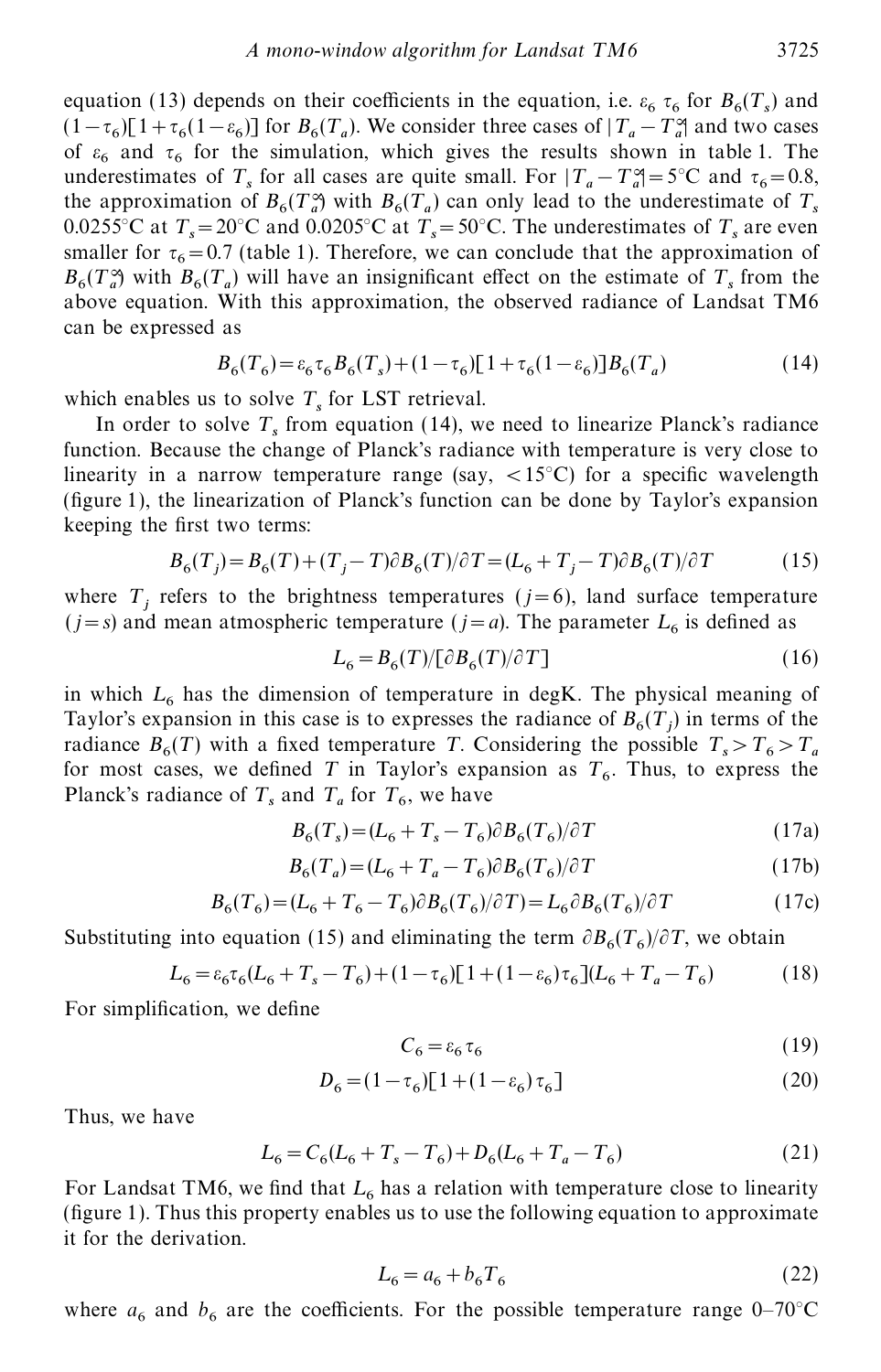$(273-343 \text{ degK})$  in most cases, the coefficients of equation (22) are approximated as  $a_6 = -67.355351$  and  $b_6 = 0.458606$ , with relative estimate error *REE*=0.32%, correlation  $R^2 = 0.9994$ , T-test  $T_{\text{test}} = 162.5$  and F-test  $F_{\text{test}} = 108328.6$ . Both T-test and F-test are statistically significant at  $\alpha$  = 0.001, indicating that the approximation is very successful. For the smaller temperature ranges, the relative estimate error (*REE*) can be even reduced to below 0.13% (table 2). All the equations in table 2 are statistically significant at  $\alpha$  = 0.001. Therefore, with this relation, we have

$$
a_6 + b_6 T_6 = C_6 (a_6 + b_6 T_6 + T_s - T_6) + D_6 (a_6 + b_6 T_6 + T_a - T_6)
$$
 (23)

Solving for  $T_s$ , we obtain the algorithm for LST retrieval from Landsat TM6 data as follows:

$$
T_s = [a_6(1 - C_6 - D_6) + (b_6(1 - C_6 - D_6) + C_6 + D_6)T_6 - D_6T_a]/C_6
$$
 (24)

Provided that ground emissivity is known, the computation of LST from TM6 data is depended on the determination of atmospheric transmittance  $\tau_6$  and effective mean atmospheric temperature  $T_a$ . Because this algorithm only requires one thermal band for LST estimation, we term it as a mono-window algorithm in order to distinguish from the split window algorithm used for two thermal channels.

#### **4.** Determination of effective mean atmospheric temperature

Though it is difficult to directly measure the *in situ* effective mean atmospheric temperature at the satellite pass, there are several ways to have its estimation for the LST retrieval. Here we intend to follow the method of Sobrino *et al.* (1991) for the estimation, which relates the determination of  $T_a$  with water vapour distribution in the atmospheric profile. According to Sobrino *et al.* (1991), the effective mean atmospheric temperature  $T_a$  can be approximated as:

$$
T_a = \frac{1}{w} \int_0^w T_z dw(z, Z) \tag{25}
$$

|                                                                      | Underestimate of $Ts$ in $^{\circ}$ C |                                               |                            |                                               |                                           |                            |  |  |
|----------------------------------------------------------------------|---------------------------------------|-----------------------------------------------|----------------------------|-----------------------------------------------|-------------------------------------------|----------------------------|--|--|
|                                                                      |                                       | For $\tau_6 = 0.7$ and $\varepsilon_6 = 0.96$ |                            | For $\tau_6 = 0.8$ and $\varepsilon_6 = 0.96$ |                                           |                            |  |  |
| $T_a^{\infty} - T_a$ in °C At $T_s = 20$ At $T_s = 35$ At $T_s = 50$ |                                       |                                               |                            |                                               | At $T_s = 20$ At $T_s = 35$ At $T_s = 50$ |                            |  |  |
| 2<br>3<br>5                                                          | 0.0087<br>0.0130<br>0.0220            | 0.0077<br>0.0116<br>0.0196                    | 0.0070<br>0.0105<br>0.0177 | 0.0100<br>0.0150<br>0.0255                    | 0.0089<br>0.0134<br>0.0227                | 0.0081<br>0.0121<br>0.0205 |  |  |

Table 1. Underestimate of  $T_s$  by approximating  $B_6(T_a^{\alpha})$  with  $B_6(T_a)$ .

Table 2. Coefficients of parameter  $L_6$  for different temperature ranges.

| $Range^{\circ}C$ | a <sub>6</sub> | b <sub>6</sub> | REE $\%$ | $R^2$  | $T_{\rm test}$ | $F_{\text{test}}$ |
|------------------|----------------|----------------|----------|--------|----------------|-------------------|
| $0 - 30$         | $-60.3263$     | 0.43436        | 0.0833   | 0.9998 | 186.7          | 150147.8          |
| $10 - 40$        | $-63.1885$     | 0.44411        | 0.0973   | 0.9997 | 151.6          | 100984.8          |
| $20 - 50$        | $-67.9542$     | 0.45987        | 0.1225   | 0.9995 | 117.5          | 60141.8           |
| $30 - 60$        | $-71.9992$     | 0.472.71       | 0.0621   | 0.9999 | 223.9          | 2188198           |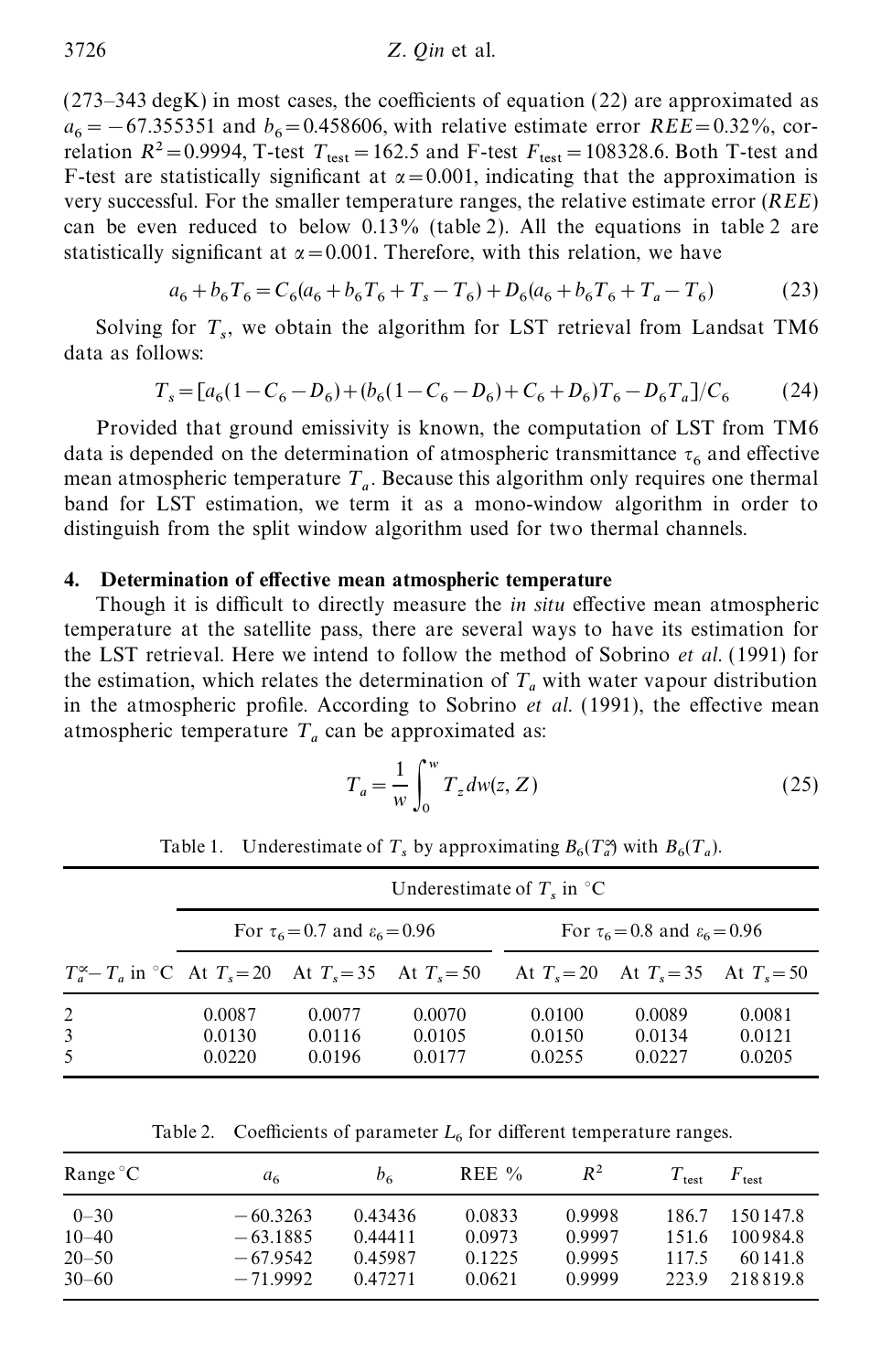where *w* is total water vapour content in the atmosphere from ground to the sensor altitude *Z*,  $T_z$  is atmospheric temperature at altitude *z*,  $w(z, Z)$  represents water vapour content between *z* and *Z*.

Thus, the determination of  $T_a$  requires the *in situ* distribution of atmospheric temperature and water vapour content at each layer of the profile. This is generally unavailable for many studies such as our case. Atmospheric simulation model LOWTRAN 7 provides several standard atmospheres containing the standard distributions of many atmospheric quantities (temperature, pressure,  $H_2O$ ,  $CO_2$ ,  $CO$ , etc.), which was computed from a number of real atmospheric profile data. Therefore, the standard atmospheres represent the general case of atmospheric conditions (clear sky and without great turbulence) in the corresponding regions (Kneizys *et al*. 1988). These standard atmospheric distributions have been extensively used for atmospheric simulation to estimate the required atmospheric parameters in remote sensing when *in situ* atmospheric profile data is not available (Sobrino *et al.* 1991). Here we attempt to demonstrate that these standard profiles can also be used to combine with local meteorological data for  $T_a$  estimation.

In order to determine the effective mean atmospheric  $T_a$ , we examine the distributions of water vapour content and atmospheric temperature in the standard atmospheres provided by LOWTRAN 7 model. Figure 2 shows the distribution of water vapour content and its ratio to the total against the altitude. Four standard atmospheres are considered: USA 1976, tropical, mid-latitude summer and mid-latitude



Figure 2. Distribution of water vapour content (*a*) and its ratio to the total, (*b*) against the altitude of the profile.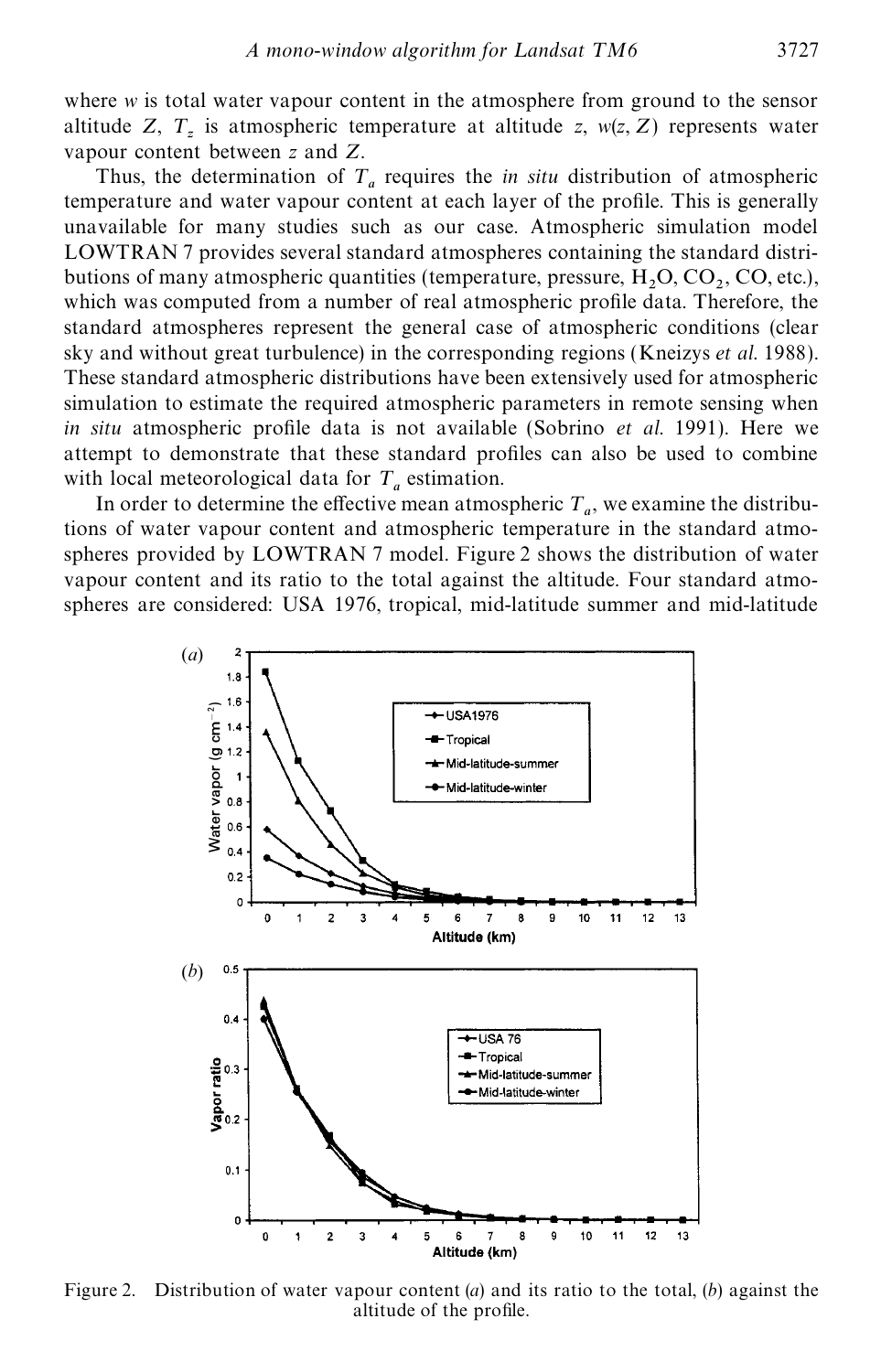winter. It is the fact that most atmospheric water vapour is concentrated in the lower atmosphere (Sobrino *et al.* 1991) especially in the first  $3 \text{ km of the profile (figure } 2(a))$ . Though total water vapour content is different  $(1.44gcm<sup>-2</sup>$  for USA 1976, 4.33 g cm<sup> $-2$ </sup> for tropical), the distributions of the ratio of water vapour content to the total in the atmospheric profiles are very similar (figure  $2(b)$ ). The first layer (0–1 km) contains about 40.206% of the total water vapour content in USA 1976, about 43.35% in mid-latitude summer profile. Details of the distributions are given in table 3 for the profiles. Therefore, using the standard distributions of the atmospheres or just their average for simplication, we can develop a simple method to generate the required distribution of the water vapour content at each layer of the atmosphere from the measurement of total water vapour content in the atmosphere as follows:

$$
w(z) = wR_w(z) \tag{26}
$$

where  $w(z)$  is water vapour content at altitude *z*,  $R_w(z)$  is the ratio of water vapour content to the total in the standard atmospheric profiles given in table 3. As indicated by figure  $2(b)$  and table 3, the water vapour ratio at the upper layers ( $>10 \text{ km}$ ) is negligibly small due to negligibly small water vapour content at the layers (figure 2(*a*)). Thus, at the sensor altitude, we can rationally assume  $w(Z) = 0$ .

The finite term of equation  $(25)$  at altitude *z* can be approximated as water vapour content of the layer, i.e.  $dw(z, Z) = w(z)$ . With this approximation, equation (25) can be transformed as

$$
T_a = \frac{1}{w} \sum_{z=0}^{m} T_z w(z)
$$
 (27)

where *m* is number of the atmospheric layers under consideration. Because  $w(z)$ in the upper atmospheric layers is very small, the effective mean atmospheric temperature is mainly determined by  $T_z$  in the lower atmospheric layers.

It is well known that atmospheric temperature decreases with altitude in the

| Altitude<br>(km)                                                          | <b>USA</b><br>1976                                                                                                                                                               | Tropical                                                                                                                                                                         | Mid-latitude<br>summer                                                                                                                                                           | Mid-latitude<br>winter                                                                                                                                                           | Average<br>$R_w(z)$                                                                                                                                                              |
|---------------------------------------------------------------------------|----------------------------------------------------------------------------------------------------------------------------------------------------------------------------------|----------------------------------------------------------------------------------------------------------------------------------------------------------------------------------|----------------------------------------------------------------------------------------------------------------------------------------------------------------------------------|----------------------------------------------------------------------------------------------------------------------------------------------------------------------------------|----------------------------------------------------------------------------------------------------------------------------------------------------------------------------------|
| $\theta$<br>2<br>3<br>4<br>5<br>6<br>8<br>9<br>10<br>11<br>12<br>13<br>14 | 0.402058<br>0.256234<br>0.158323<br>0.087495<br>0.047497<br>0.024512<br>0.012846<br>0.006250<br>0.003132<br>0.001049<br>0.000358<br>0.000142<br>0.000055<br>0.000023<br>0.000009 | 0.425043<br>0.261032<br>0.168400<br>0.075999<br>0.031878<br>0.019381<br>0.009771<br>0.004782<br>0.002257<br>0.000954<br>0.000349<br>0.000104<br>0.000032<br>0.000008<br>0.000004 | 0.438446<br>0.262100<br>0.148943<br>0.074471<br>0.038364<br>0.017925<br>0.009736<br>0.005223<br>0.002611<br>0.001315<br>0.000616<br>0.000185<br>0.000044<br>0.000009<br>0.000004 | 0.400124<br>0.254210<br>0.161873<br>0.095528<br>0.046510<br>0.023711<br>0.011514<br>0.004092<br>0.001471<br>0.000587<br>0.000238<br>0.000060<br>0.000026<br>0.000016<br>0.000011 | 0.416418<br>0.258394<br>0.159385<br>0.083373<br>0.041062<br>0.021382<br>0.010967<br>0.005087<br>0.002368<br>0.000976<br>0.000390<br>0.000123<br>0.000039<br>0.000014<br>0.000007 |
| 15                                                                        | 0.000006                                                                                                                                                                         | 0.000002                                                                                                                                                                         | 0.000002                                                                                                                                                                         | 0.000008                                                                                                                                                                         | 0.000004                                                                                                                                                                         |

Table 3. Ratio of water vapour content to the total in different atmospheric profiles.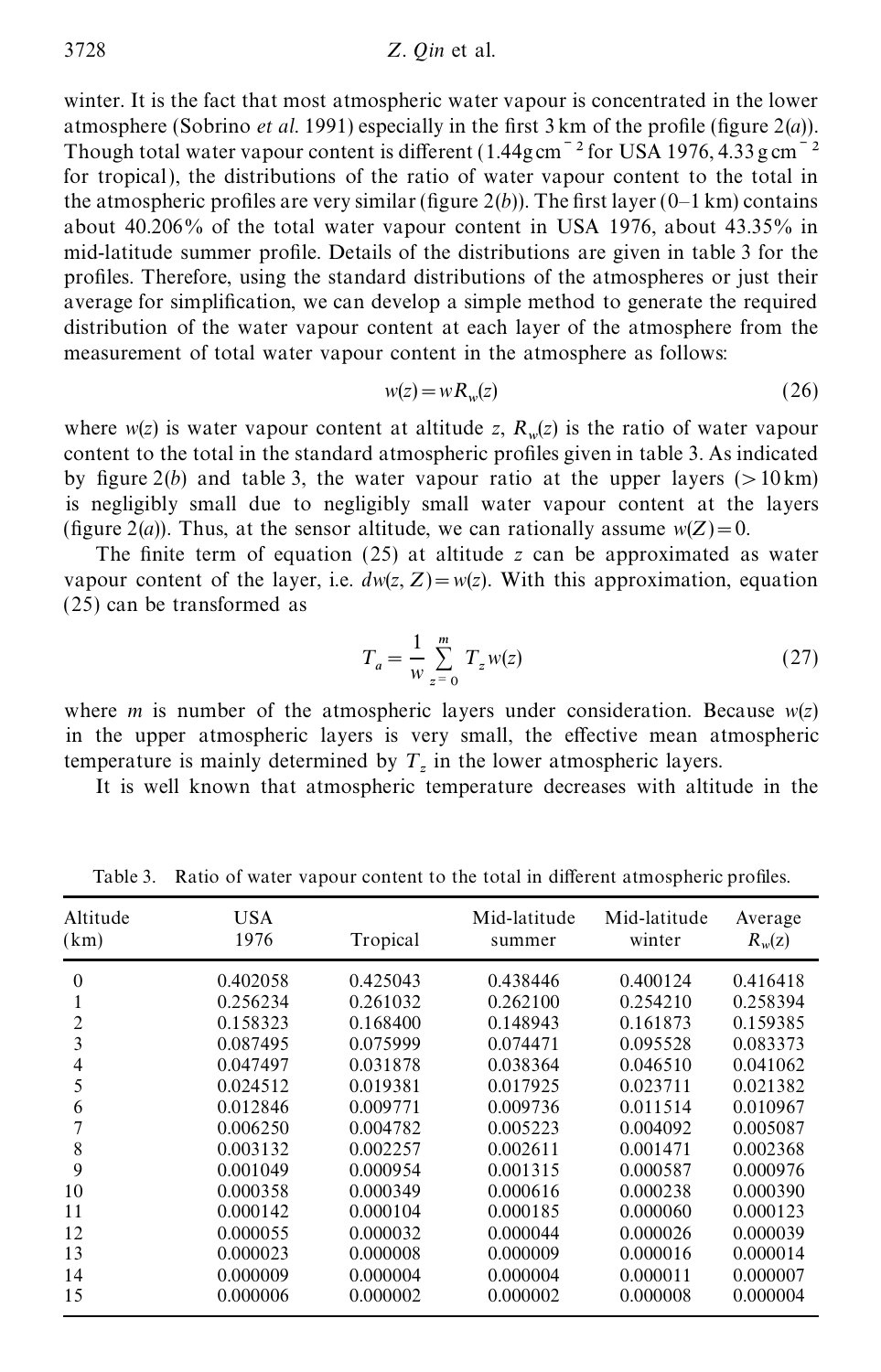lower atmosphere, i.e. troposphere. Figure 3 perfectly depicts the change of atmospheric temperature and its decrease with altitude for the four atmospheres. Even though the atmospheric temperature of the four profiles differs greatly at the ground surface, it seems that it is very close to each other at about 13 km height (figure  $3(a)$ ). Atmospheric temperature at this altitude varies from 216.7 degK in USA 1976 through  $217 \text{ degK}$  in tropical to  $218.2 \text{ degK}$  in mid-latitude winter profile with an average of 217 degK. With this property, we can compute the decrease rate of atmospheric temperature for the four profiles:

$$
R_t(z) = (T_0 - T_z)/(T_0 - 217)
$$
\n(28)

where  $R_t(z)$  is decrease rate of atmospheric temperature at altitude *z* and  $T_0$  is atmospheric temperature at the ground. Figure 3(*b*) plots the decrease rate for the four standard atmospheric profiles. Again, figure  $3(b)$  indicates that the distributions of the decrease rate are similar with each other. This small variation of the decrease rate in the four different profiles provides the possibility of developing a simple method to generate the distribution of atmospheric temperature  $T_z$  for each layer of the atmosphere. Using the distributions of the decrease rate in the standard atmospheres or just their average for simplication, we propose the following formula to



Figure 3. Distribution of atmospheric temperature (*a*) and its attenuation rate, (*b*) against the altitude of the profile.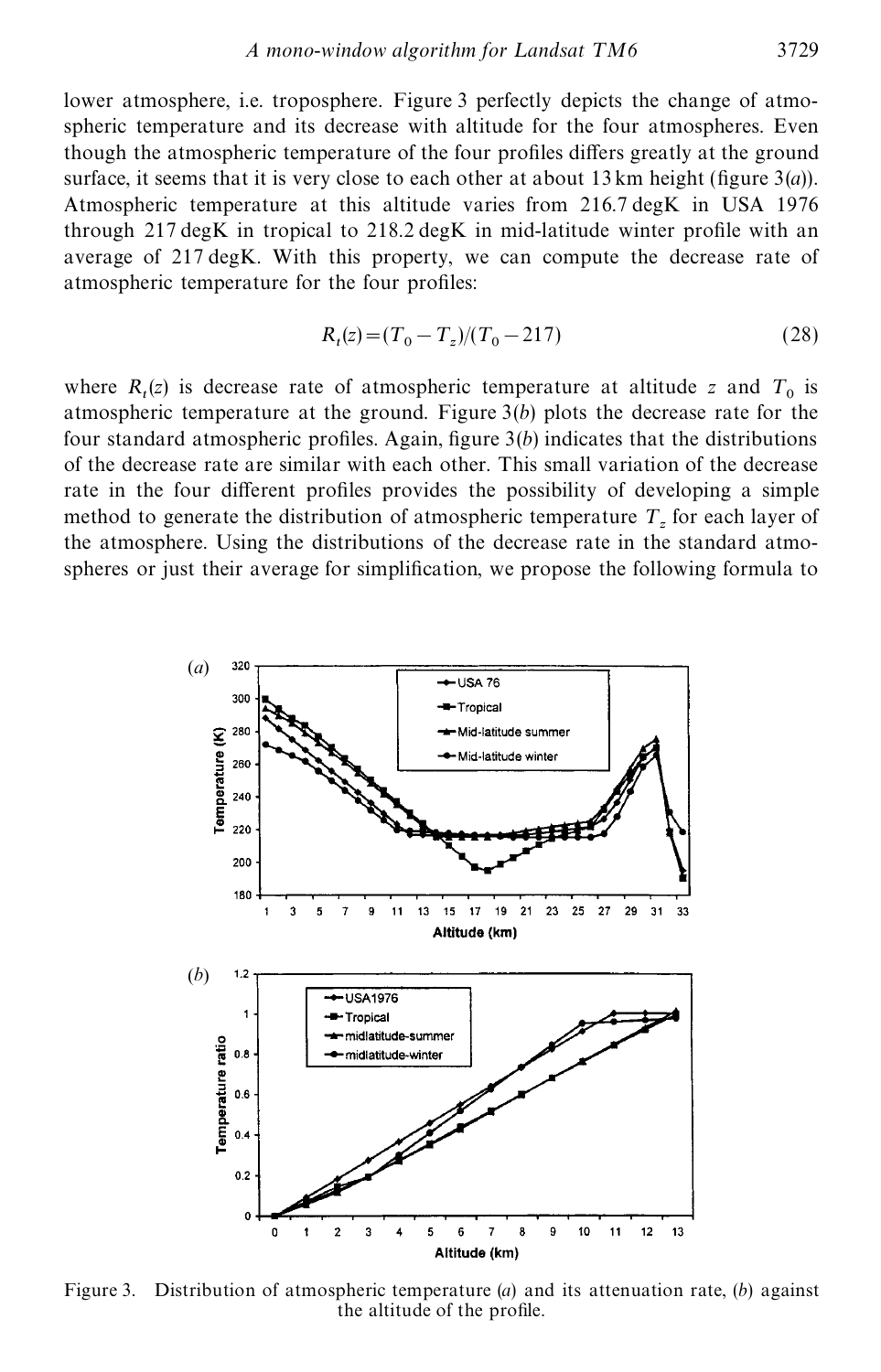calculate the distribution of atmospheric temperature from near-surface air temperature for each layer of the atmosphere under consideration in correspondent climate zones:

$$
T_z = T_0 - R_t(z)(T_0 - 217)
$$
\n(29)

where  $T_0$  is air temperature of the ground (at about 2 m height),  $R_t(z)$  is the standard atmospheric temperature decrease rate at *z*, given in table 4 for correspondent atmospheres.

Therefore, when  $T_0$  is given, the atmospheric temperature distribution at each  $T_0$  is given, the atmospheric temperature distribution at each layer can be directly computed from equation (29). Generally speaking,  $T_0$  is available in local meteorological observation data. Therefore, when the local *in situ* atmospheric profiles of water vapour and atmospheric temperature are not available at the satellite pass, the following procedure can be used to determine  $T_a$  for LST retrieval from Landsat TM6 data.

(1) Use available atmospheric profiles of the study region to compute  $R_w(z)$  and  $R_t(z)$  for water vapour content and atmospheric temperature at each layer and use the average of the ratio and the rates to represent the general atmospheric distribution of the region. If the profiles are also unavailable (such as our case), select one of the standard atmospheric distributions in tables 3 and 4 as the distribution according to the latitude and climate type of the region.

 $(2)$  Use equation  $(26)$  and the total atmospheric water vapour content to fit into the distribution of water vapour ratio for computation of water vapour content at each layer of the profile. If total atmospheric water vapour content is not available, it can be approximately estimated as  $w = w(0)/R_w(0)$  in which  $w(0)$  is water vapour content near the surface (at about  $2m$  height). Usually, we can obtain  $w(0)$  from local meteorological data.

(3) Use equation (29) and the known local air temperature near the surface as  $T_0$  to fit into the distribution for computation of atmospheric temperature at each layer.

| Altitude                                    | USA                                                                                                                           | Tropical                                                                                                                      | Mid-latitude                                                                                                                  | Mid-latitude                                                                                                                  | Average                                                                                                                       |
|---------------------------------------------|-------------------------------------------------------------------------------------------------------------------------------|-------------------------------------------------------------------------------------------------------------------------------|-------------------------------------------------------------------------------------------------------------------------------|-------------------------------------------------------------------------------------------------------------------------------|-------------------------------------------------------------------------------------------------------------------------------|
| (km)                                        | 1976                                                                                                                          |                                                                                                                               | summer                                                                                                                        | winter                                                                                                                        | $R_t(z)$                                                                                                                      |
| $\Omega$<br>2<br>3<br>4<br>5<br>6<br>8<br>9 | $\theta$<br>0.0912921<br>0.1825843<br>0.2738764<br>0.3651685<br>0.4564607<br>0.5477528<br>0.6390449<br>0.7303371<br>0.8216292 | $\theta$<br>0.0725514<br>0.1451028<br>0.1934704<br>0.2744861<br>0.3555018<br>0.4365175<br>0.5163241<br>0.5973398<br>0.6783555 | $\Omega$<br>0.0582902<br>0.1165803<br>0.1943005<br>0.2720207<br>0.3497409<br>0.4274611<br>0.5116580<br>0.5958549<br>0.6800518 | $\theta$<br>0.0634058<br>0.1268116<br>0.1902174<br>0.2989130<br>0.4076087<br>0.5163043<br>0.6250000<br>0.7336957<br>0.8423913 | $\Omega$<br>0.0713849<br>0.1427697<br>0.2129662<br>0.3026471<br>0.3923280<br>0.4820090<br>0.5730068<br>0.6643069<br>0.7556070 |
| 10                                          | 0.9115169                                                                                                                     | 0.7581620                                                                                                                     | 0.7629534                                                                                                                     | 0.9510870                                                                                                                     | 0.8459298                                                                                                                     |
| 11                                          | 1.0028090                                                                                                                     | 0.8415961                                                                                                                     | 0.8471503                                                                                                                     | 0.9601449                                                                                                                     | 0.9129251                                                                                                                     |
| 12                                          | 1.0042135                                                                                                                     | 0.9201935                                                                                                                     | 0.9313472                                                                                                                     | 0.9692029                                                                                                                     | 0.9562393                                                                                                                     |
| 13                                          | 1.0042135                                                                                                                     | 1                                                                                                                             | 1.0155440                                                                                                                     | 0.9782609                                                                                                                     | 0.9995046                                                                                                                     |
| 14                                          | 1.0042135                                                                                                                     | 1.0810157                                                                                                                     | 1.0168394                                                                                                                     | 0.9873188                                                                                                                     | 1.0223469                                                                                                                     |
| 15                                          | 1.0042135                                                                                                                     | 1.1608222                                                                                                                     | 1.0168394                                                                                                                     | 0.9963768                                                                                                                     | 1.0445630                                                                                                                     |

Table 4. Decrease rate of atmospheric temperature in different profiles.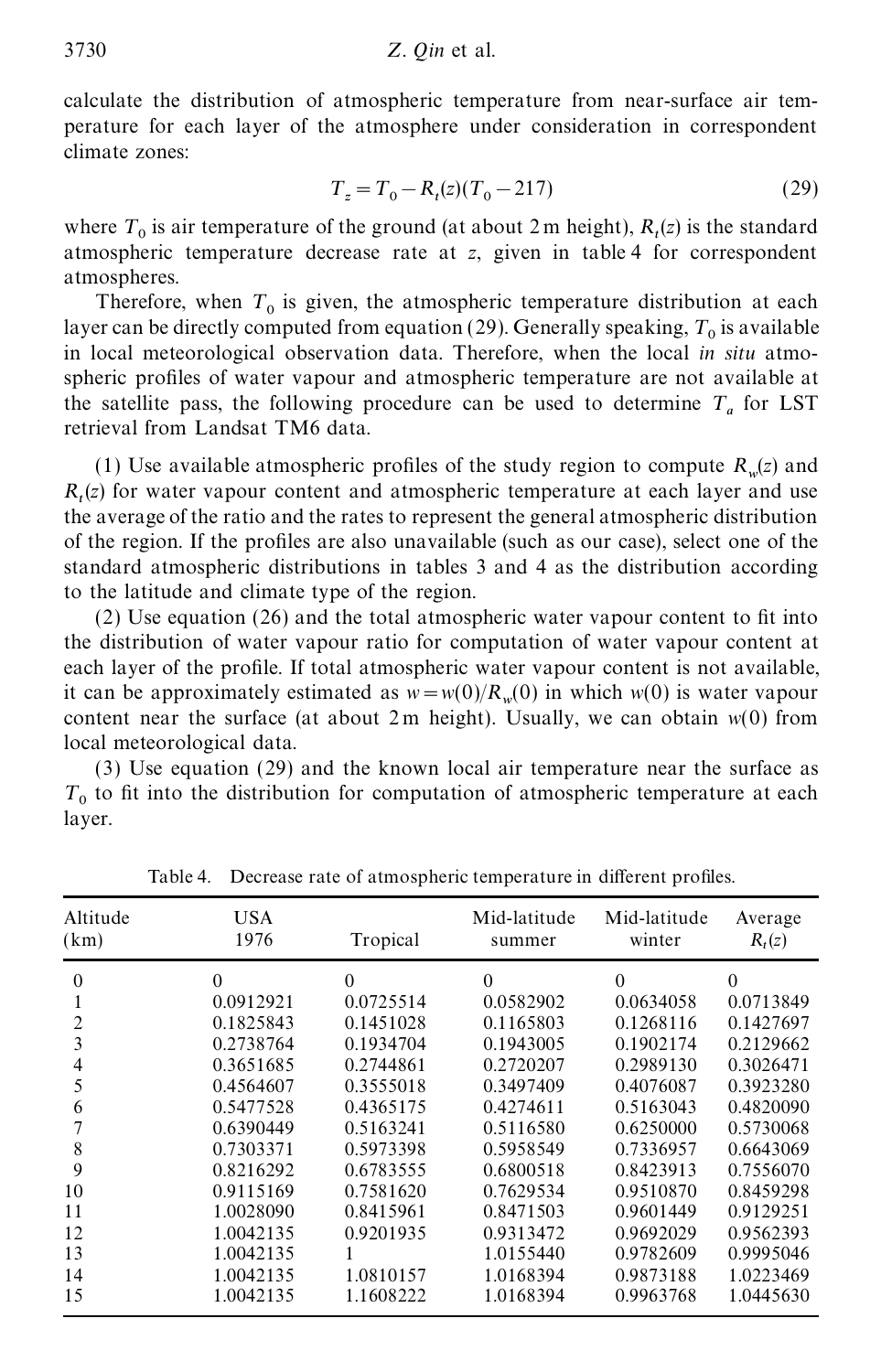$(4)$  Use equation  $(28)$  to compute the effective mean atmospheric temperature *T a* through summation of atmospheric temperature multiplied with water vapour content at each layer for the whole profile.

When using the standard atmospheric distribution of water vapour content and temperature given in tables 3 and 4, one should remember that it involves the basic assumption that the sky is clear and there is not great vertical turbulence in the atmosphere (Kneizys *et al*. 1988). This assumption is very important because turbulence in the atmosphere may produce a great change in the distribution of water vapour content and atmospheric temperature at each layer, which consequently makes the estimation of  $T_a$  obviously biased.

Actually, with the above standard distributions of water vapour content and atmospheric temperature, we can further derive a simpler formula for approximation of  $T_a$ . From equation (27), we obtain

$$
T_a = \Sigma T_z w(z) / w = \Sigma T_z R_w(z)
$$
\n(30)

This formula implies that  $T_a$  is dependent on the distributions of both water vapour rate and air temperature in the atmosphere. Replacing  $T_z$  with formula (29), we obtain

$$
T_a = \Sigma (T_0 - R_t(z)(T_0 - 217)) R_w(z)
$$
  
=  $\Sigma T_0 R_w(z) - \Sigma T_0 R_t(z) R_w(z) + \Sigma 217 R_t(z) R_w(z)$   
=  $T_0(\Sigma R_w(z) - \Sigma R_t(z) R_w(z)) + 217 \Sigma R_t(z) R_w(z)$  (31)

With the standard distributions given in tables 3 and 4, we derive the simple linear relations for approximation of  $T_a$  from  $T_0$  for the four standard atmospheres as follows:

> For USA 1976  $T_a = 25.9396 + 0.88045T_0$ (32a)

| $T_a = 17.9769 + 0.91715T_0$<br>(32b) |
|---------------------------------------|
|                                       |

| For mid-latitude summer | $T_a = 16.0110 + 0.92621T_0$ | (32c) |
|-------------------------|------------------------------|-------|
| For mid-latitude winter | $T_a = 19.2704 + 0.91118T_0$ | (32d) |

where both  $T_a$  and  $T_0$  are with dimension in K. These formulae imply that, under the standard atmospheric distributions (clear sky and without great turbulence), the effective mean atmospheric temperature  $T_a$  is a linear function of near-surface air temperature  $T_0$ . This is because the impacts of water vapour distribution and atmospheric temperature distribution on  $T_a$  are assumed to be constant for the standard distributions.

Once  $T_a$  has been calculated, the LST can be retrieved using the mono-window algorithm described in equation (24) when the atmospheric transmittance is given.

### **5. Determination of atmospheric transmittance**

Provided  $\varepsilon_6$  available and  $T_a$  determined, atmospheric transmittance now becomes the only parameter unknown for the algorithm. Generally speaking, the determination of atmospheric transmittance for Landsat TM6 is undertaken through the simulation of atmospheric conditions using such atmospheric simulation programs as LOWTRAN, MODTRAN or 6S. Due to its extreme importance in influencing the variation of atmospheric transmittance, water vapour content has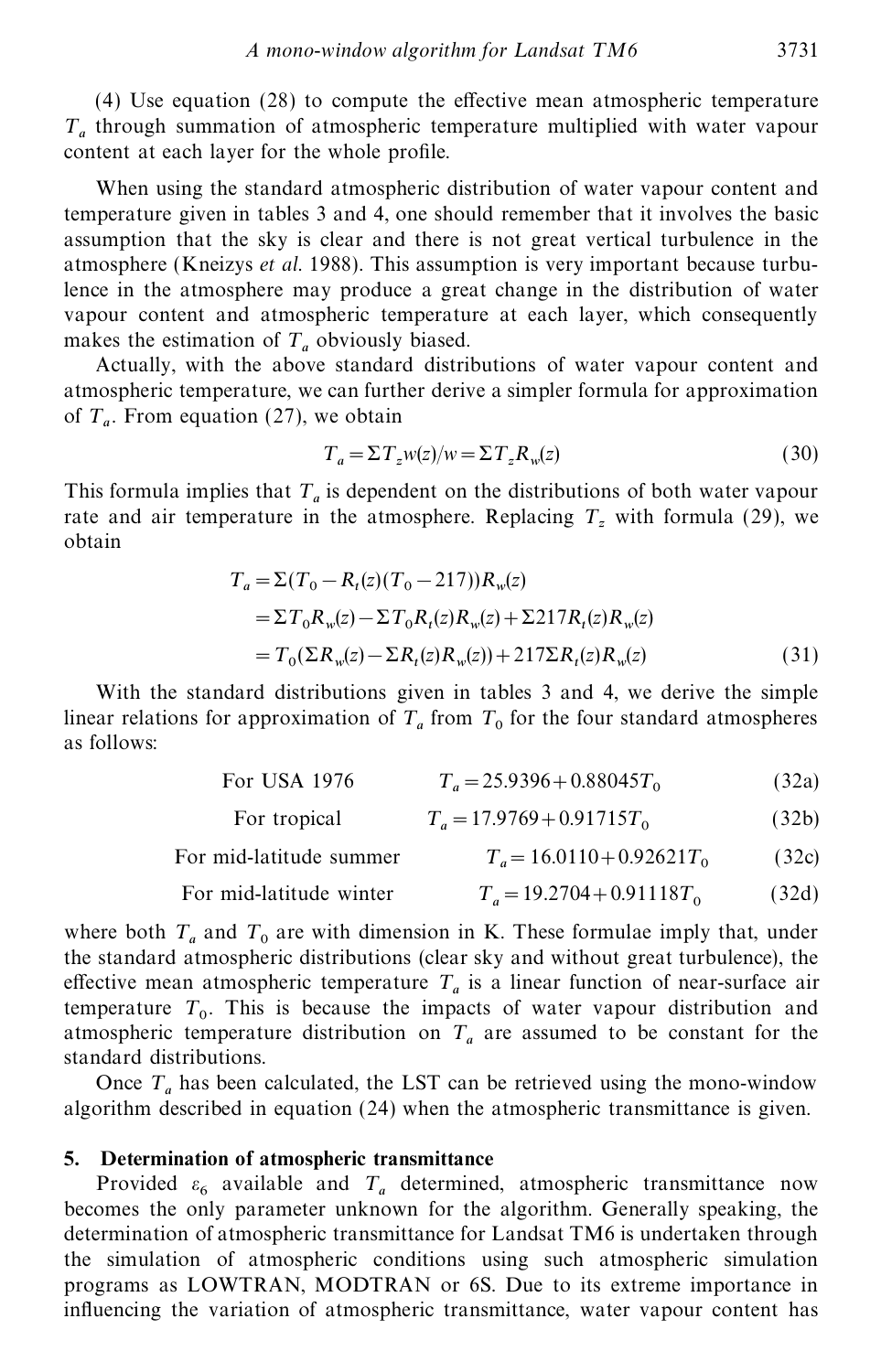been extensively used as the determinant in estimation of atmospheric transmittance (Sobrino *et al.* 1991, Coll *et al.* 1994, Cracknell 1997).

In the study, LOWTRAN 7 program is used to simulate the relation of water vapour content to atmospheric transmittance. The general water vapour range of  $0.4-4.0$  g cm<sup> $-2$ </sup> is considered for the simulation under two profiles: low and high temperature profiles. The atmospheric temperature near the surface for the high temperature profile is defined as  $35^{\circ}$ C and for the low one,  $18^{\circ}$ C. The swath of Landsat TM is about 185 km, which results in a viewing zenith angle of about  $6^\circ$ for its edge pixels. Thus, we consider an average zenith angle of  $3^{\circ}$  for the simulation of atmospheric impact on transmittance. Simulation results are shown in gure 4, from which we can see that TM6 transmittance decreases steadily with water vapour content increase. Atmospheric transmittance of TM6 is high up to above 0.9 for water vapour content less than  $0.8$ gcm<sup> $-2$ </sup>. The transmittance decreases to about 0.8 at  $2.0$ g cm<sup> $-2$ </sup> and 0.7 at  $2.5$ g cm $^{-2}$ . It may be lower than 0.5 for water vapour content greater than  $4.0$ gcm<sup> $-2$ </sup>. Another feature shown in figure 4 is the transmittance difference between the two profiles. The difference is very small when water vapour content is low. However, it increases rapidly with the water vapour content. High temperature profile has higher transmittance than low temperature profile for the same water vapour content. The transmittance difference between high and low temperature profiles is about 0.007 at water vapour content  $1 \text{ g cm}^{-2}$ . The difference increases to  $0.031$  at  $2 \text{ g cm}^{-2}$ ,  $0.0558$  at  $3 \text{ g cm}^{-2}$  and  $0.0799$  at  $4 \text{ g cm}^{-2}$ . The change of transmittance with water vapour is not linear for the whole range  $0.4-4 \text{ g cm}^{-2}$ but for a small segment the relationship is close to linearity. This characteristic provides the possibility of establishing some simple linear equations to estimate transmittance from water content for Landsat TM6 operating in  $10.5-12.5 \mu m$ . An effort of establishing the estimation equations is given in table 4 for the range  $0.4-3$  g cm<sup> $-2$ </sup>, which is the general case.

The estimation equations listed in table 5 have high squared correlation and low standard error, which means that the estimation of transmittance with water vapour content by these equations will have a high accuracy. For a possible measurement error of  $0.2 g$  cm<sup> $-2$ </sup> (this is the general accuracy of water vapour content estimation



Figure 4. Change of atmospheric transmittancewith water vapour content for Landsat TM6.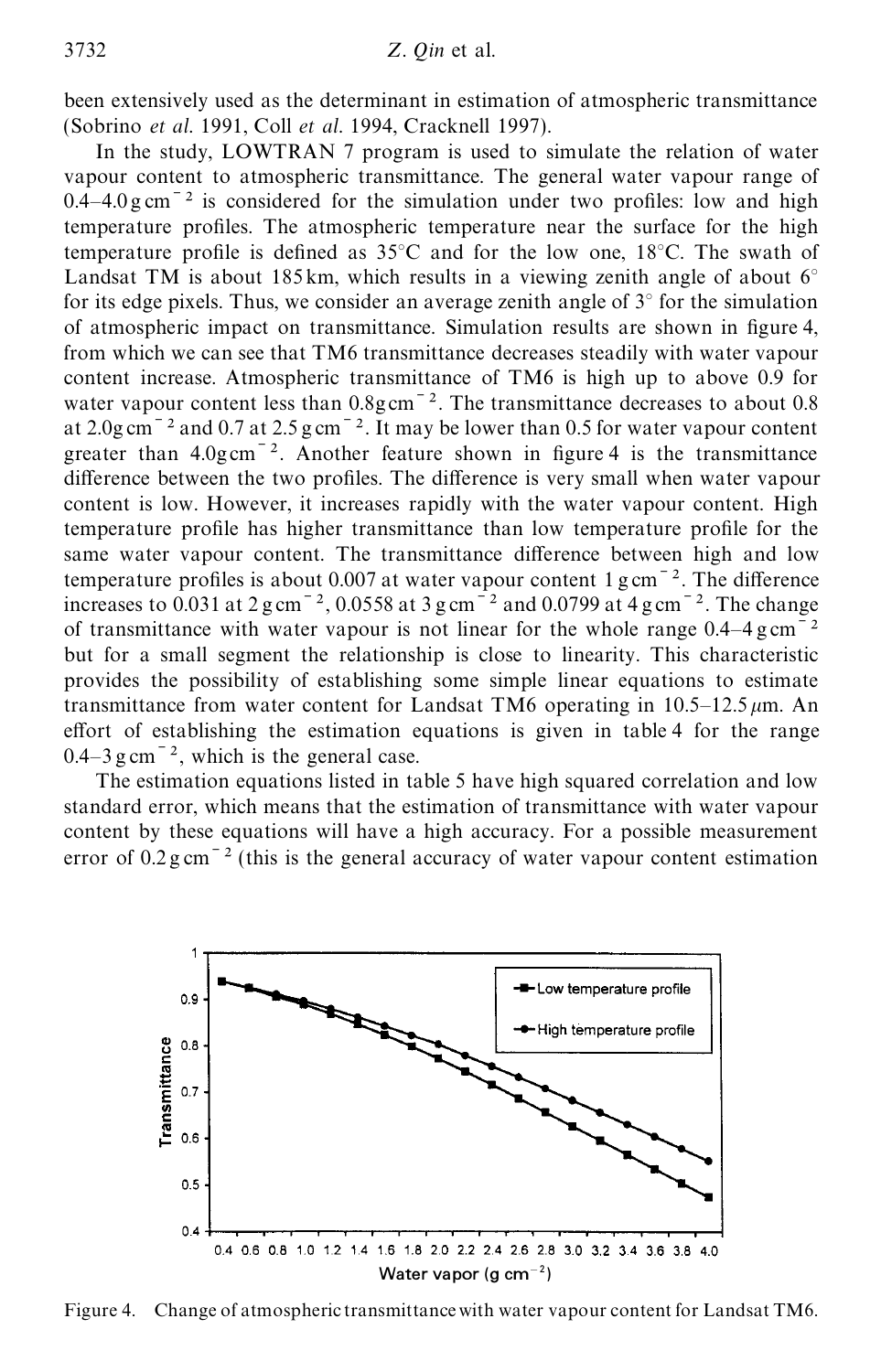|                      | correlation $R^2$  |
|----------------------|--------------------|
| 0.002368             | 0.99611            |
| 0.002539             | 0.99827            |
| 0.003340<br>0.002375 | 0.99463<br>0.99899 |
|                      |                    |

Table 5. Estimation of atmospheric transmittance for Landsat TM channel 6.

from sunphotometer measurements), the possible maximal estimation error of atmospheric transmittance for Landsat TM6 is <0.029. An accurate estimation of transmittance, as indicated in following section, is very important in retrieval of LST from Landsat TM6 data.

#### **6. Sensitivity analysis of the mono-window algorithm**

The mono-window algorithm for Landsat TM requires three critical parameters to estimate LST: ground emissivity, atmospheric transmittance and effective mean atmospheric temperature. Due to many difficulties such as unavailability of precise profile data about the atmosphere and the complexity of the emitted ground surface in terms of material composition, the determination of these parameters will unavoidably involve some errors. In order to analyse the impact of the possible estimation error of these critical parameters on the possible LST estimation error, sensitivity analysis is necessary. For convenience, the following formula is used to express the possible LST estimation error:

$$
\delta T_s = |T_s(x + \delta x) - T_s(x)|\tag{33}
$$

where  $\delta T_s$  is LST estimation error, *x* is the variable to which the sensitivity analysis orients ( $\varepsilon_6$ ,  $\tau_6$  and  $T_a$ ),  $\delta x$  is possible error of the variable *x*,  $T_s(x + \delta x)$  and  $T_s(x)$ are the LST simulated by our algorithm in equation (24) for  $x + \delta x$  and x respectively.

Sensitivity analysis is performed under several conditions. First of all, natural surfaces generally have an emissivity of about 0.95–0.98 in the thermal wavelength  $10-13 \mu m$  (Price 1984, Sutherland 1986, Takashima and Masuda 1987). We assume an emissivity of 0.97 for the sensitivity analysis. Secondly, a clear sky is very important and we assumed a transmittance of 0.80 for the analysis. The overpass of Landsat 5 in many regions was at about 9:30–10:00 am local time when the atmospheric temperature is generally not very high. Thus, the effective mean temperature is arbitrarily given as 15°C. The air temperature near the surface corresponding to this mean temperature is about 25 $\degree$ C for water vapour content of about 2 g cm<sup> $-2$ </sup>. Under these conditions, we perform the sensitivity analysis of the mono-window algorithm for estimation errors of ground emissivity, transmittance and effective mean atmospheric temperature.

Figure 5 illustrates the probable LST estimation error due to the possible ground emissivity error. Several important features can be seen in figure  $5(a)$ , which plots the LST estimation error against brightness temperature of TM6 for the four possible emissivity errors. LST estimation error  $\delta T$  decreases with brightness temperature increase when it is below 13<sup>o</sup>C, which is a transition point. From this point,  $\delta T$ increases rapidly with temperature in all cases. Linear correlation between LST error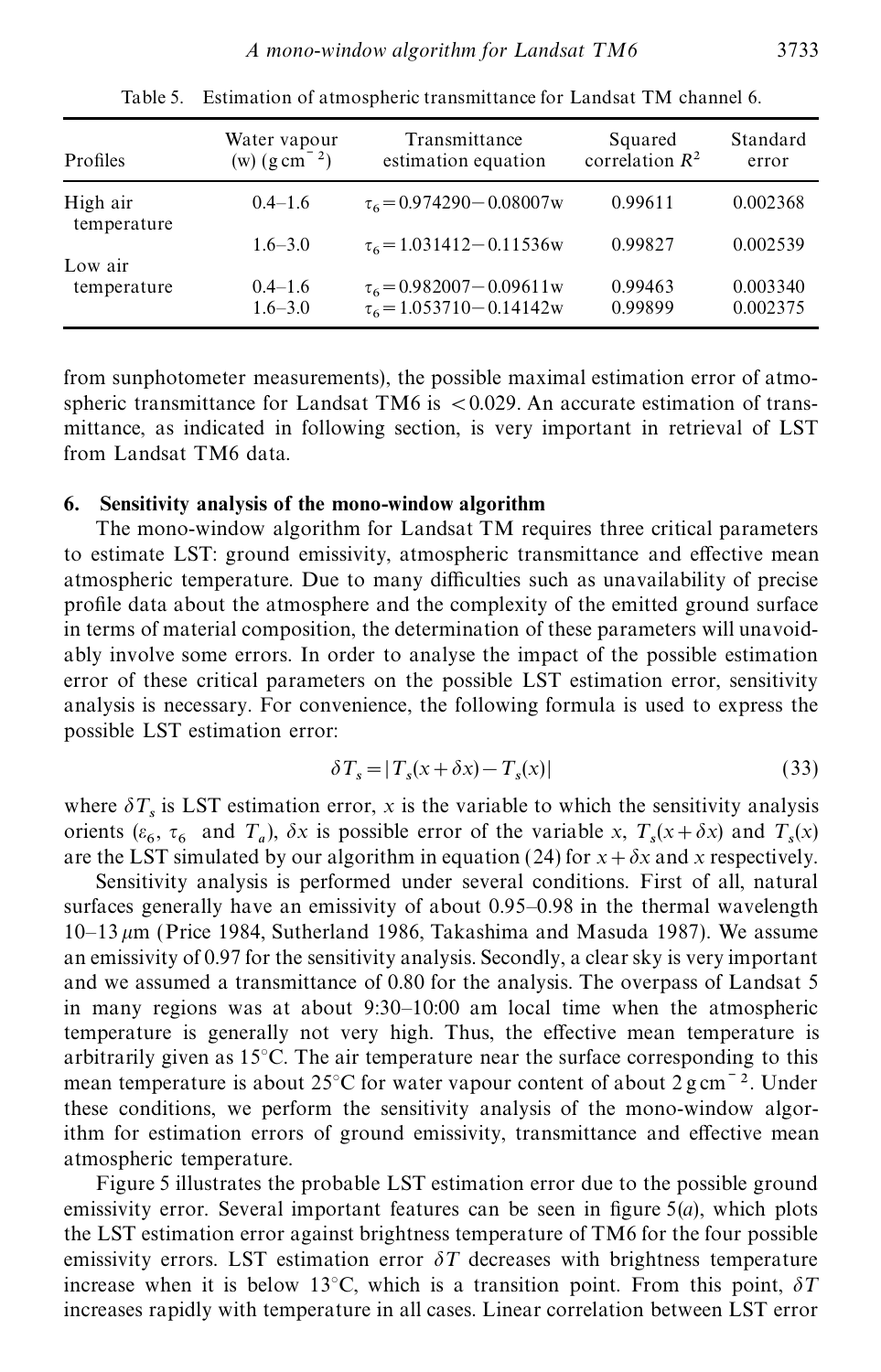

Figure 5. Probable LST estimation error due to the possible emissivity error. (*a*) LST error against brightness temperature, and (*b*) average LST error against emissivity error.

and temperature is also very clear in all the cases. According to these relationships, we can expect that  $\delta T$  is less than 0.2°C for  $\delta \varepsilon_6 = 0.01$  and 0.4°C for  $\delta \varepsilon_6 = 0.02$  in temperature range  $0-55^{\circ}$ C (figure 5(*a*)). This LST estimation error corresponding to emissivity error is relatively small. Generally, the estimation of ground emissivity in the range of  $10-13 \mu m$  can reach an accuracy of less than 0.02. Provided this assumption, the mono-window algorithm is able to produce a quite accurate LST estimation from Landsat TM6 data in spite of some possible emissivity errors.

Considered the most possible temperature in many regions, an average  $\delta T$  in temperature range of 10–55°C has been plotted against the possible  $\delta \varepsilon_6$  (figure 5(*b*)). Four ground emissivity cases are plotted in figure  $5(b)$ , which indicates that the LST error has very small change with the ground emissivity. This means that  $\delta T$  is only sensible to emissivity error but not to the level of ground emissivity itself. For  $\delta \epsilon_6 =$ 0.02,  $\delta T$  is 0.24°C at  $\varepsilon_6 = 0.92$  and 0.22°C at  $\varepsilon_6 = 0.98$ , with a negligible difference of about 0.02°C (figure 5(*b*)). This little change of  $\delta T$  with  $\varepsilon_6$  supports our above conclusion about the applicability of the algorithm in many cases.

In contrast with the insensible response to emissivity error, the algorithm is quite sensible with transmittance error. Figure 6 shows the probable LST estimation error  $\delta T$  due to possible transmittance error  $\delta \tau_6$ . Again,  $\delta T$  is 0 at brightness temperature level of about 13<sup>°</sup>C for all cases of transmittance error (figure 6(*a*)). When brightness temperature is below this level,  $\delta T$  is less than 0.25°C for  $\delta \tau_6 \leq 0.02$ . However,  $\delta T$ increases rapidly with temperature and transmittance. For  $\delta\tau_6 = 0.02$ ,  $\delta T$  is about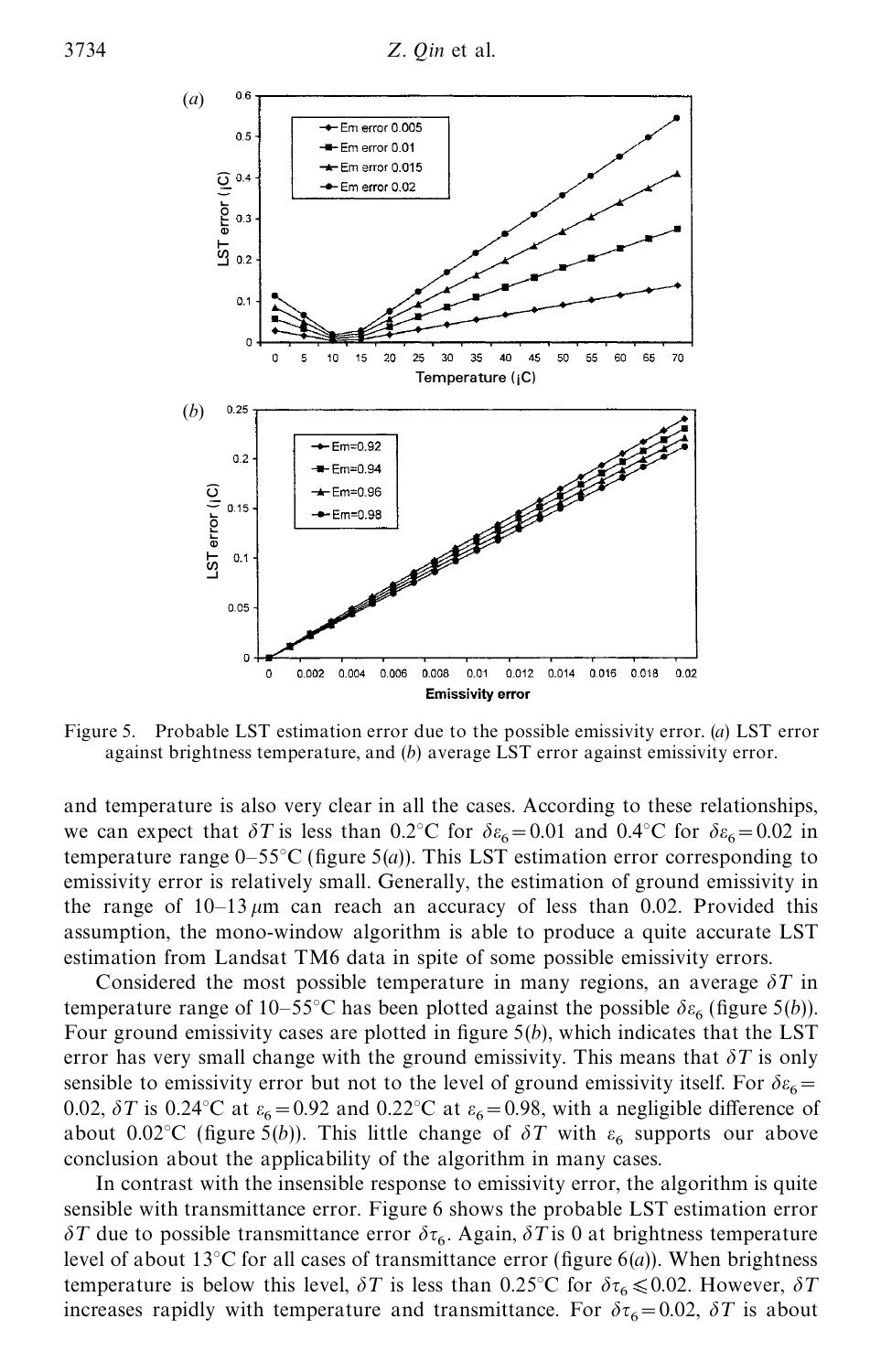

Figure 6. Probable LST estimation due to the possible atmospheric transmittance error. (*a*) LST error against brightness temperature, and (*b*) average LST error against transmittance error.

0.577°C at temperature  $T = 30$ °C and it increases to abut 1.058°C at  $T = 45$ °C and 1.378°C at  $T = 55$ °C (figure 6(*a*)). For  $\delta \tau_6 = 0.025$ ,  $\delta T$  may reach above 3°C at *T*>45°C. Therefore, an accurate estimation of atmospheric transmittance is much more important in using the algorithm for LST retrieval than the emissivity estimation.

Moreover,  $\delta T$  is also very sensible to the change of atmospheric transmittance (figure  $6(b)$ ). Average LST error in the temperature range of  $10-55^{\circ}$ C is plotted against transmittance error for several transmittance levels. When transmittance is high, the increase of average  $\delta T$  against  $\delta \tau_6$  is much slower. Specifically, average  $\delta T$ is about 0.74–0.96°C for  $\delta \tau_6 = 0.02$  when  $\tau_6$  is within 0.7–0.8. For the same  $\delta \tau_6$ , the average  $\delta T$  increases to 1.29–1.84°C when  $\tau_6$  decreases to 0.5–0.6. Generally speaking, the accuracy of atmospheric water vapour measurement is about  $\leq 0.2 \text{ g cm}^{-2}$ . Consequently it produces an error of 0.016–0.28 in  $\tau_6$  estimation (table 4). Therefore, we can expect that the algorithm is able to provide a LST estimation with an error < 1°C for  $\tau_6$  > 0.7. This accuracy is generally acceptable for most study purposes using Landsat TM6 data (Kerr *et al.* 1992).

Sensitivity analysis of the algorithm to effective mean atmospheric temperature  $T_a$  indicates that  $\delta T$  does not change with brightness temperature and the mean atmospheric temperature itself but does change linearly with the possible error of the mean temperature. This can be understood through the derivation of the LST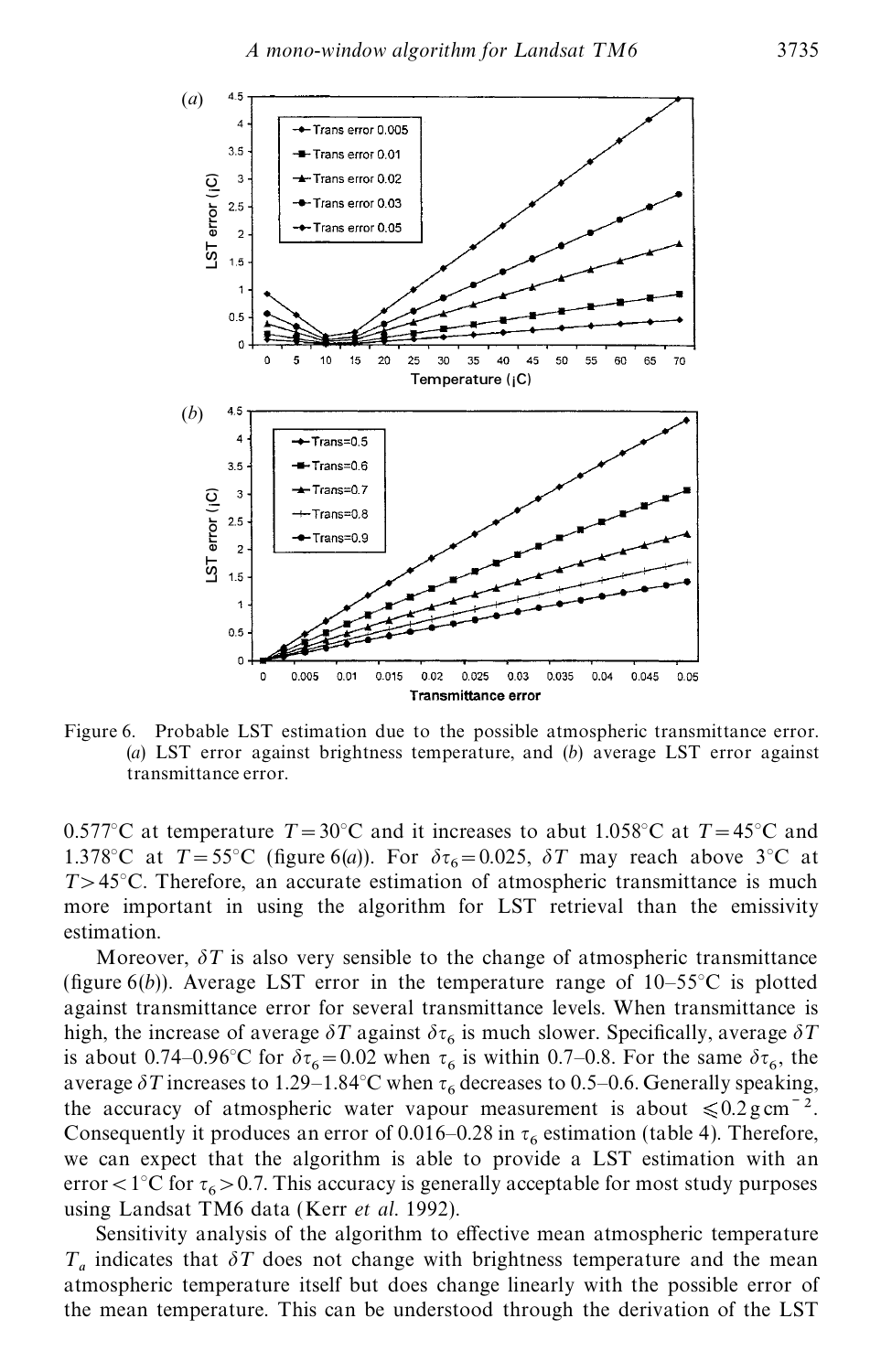estimation error  $\delta T$  according to equation (33). For a small error of  $T_a$ , we can derive that

$$
\delta T = |T_s(T_a + \delta T) - T_s(T_a)|
$$
  
\n
$$
= |\{ [a_6(1 - C_6 - D_6) + (b_6(1 - C_6 - D_6) + C_6 + D_6)T_6 - D_6(T_a + \delta T_a)]/C_6 \}
$$
  
\n
$$
- \{ [a_6(1 - C_6 - D_6) + (b_6(1 - C_6 - D_6) + C_6 + D_6)T_6 - D_6T_a]/C_6 \}
$$
  
\n
$$
= |[D_6T_a - D_6(T_a + \delta T_a)]/C_6|
$$
  
\n
$$
= |(D_6/C_6)\delta T_a|
$$
\n(34)

For a given emissivity and transmittance, parameters  $C_6$  and  $D_6$  are fixed according to equations (19) and (20). Therefore,  $\delta T$  only varies with  $\delta T_a$  but not  $T_6$  or  $T_a$ itself. In order to analyse the change of  $\delta T$  with  $\delta T_a$ , we compute the ratio of  $D_6$  to  $C_6$  for several combinations. The results are given in table 6, which indicates that the ratio  $D_6/C_6$  is mainly dependent on transmittance though emissivity has slightly effect on it. The ratio changes from 0.259 for  $\varepsilon_6 = 0.98$  to 0.279 for  $\varepsilon_6 = 0.94$  with an average of 0.269 when the transmittance is 0.8. It changes in the range of 0.443–0.475 for the emissivity range 0.94–0.98 when  $\tau_6 = 0.7$ . Based on the average ratio of the combinations for different transmittances, we plot the change of  $\delta T$  against  $\delta T_a$ in figure 7.

Figure 7 indicates that LST estimation error increases rapidly with the possible mean atmospheric temperature error and the average ratio  $D_6/C_6$ , which is mainly dependent on transmittance (table 5). When mean atmospheric estimation error is about 1 $\degree$ C, the probable LST estimation error is about 0.27 $\degree$ C for the average ratio  $D_6/C_6 = 0.27$  which corresponds to  $\tau_6 = 0.8$ . However, the  $\delta T$  may reach up to  $0.71^{\circ}$ C for the same  $\delta T_a$  but the ratio  $D_6/C_6 = 0.71$  or  $\tau_6 = 0.6$ . If  $\delta T_a$  is greater than  $2^{\circ}$ C,

| Emissivity | Transmittance | Parameter<br>$C_6$ | Parameter<br>$D_6$ | Ratio<br>$D_6/C_6$ | Average<br>ratio |
|------------|---------------|--------------------|--------------------|--------------------|------------------|
| 0.94       | 0.6           | 0.564              | 0.4144             | 0.734752           |                  |
| 0.95       | 0.6           | 0.570              | 0.4120             | 0.722807           |                  |
| 0.96       | 0.6           | 0.576              | 0.4096             | 0.711111           | 0.711352         |
| 0.97       | 0.6           | 0.582              | 0.4072             | 0.699656           |                  |
| 0.98       | 0.6           | 0.588              | 0.4048             | 0.688435           |                  |
| 0.94       | 0.7           | 0.658              | 0.3126             | 0.475076           |                  |
| 0.95       | 0.7           | 0.665              | 0.3105             | 0.466917           |                  |
| 0.96       | 0.7           | 0.672              | 0.3084             | 0.458929           | 0.459093         |
| 0.97       | 0.7           | 0.679              | 0.3063             | 0.451105           |                  |
| 0.98       | 0.7           | 0.686              | 0.3042             | 0.443440           |                  |
| 0.94       | 0.8           | 0.752              | 0.2096             | 0.278723           |                  |
| 0.95       | 0.8           | 0.760              | 0.2080             | 0.273684           |                  |
| 0.96       | 0.8           | 0.768              | 0.2064             | 0.268750           | 0.268852         |
| 0.97       | 0.8           | 0.776              | 0.2048             | 0.263918           |                  |
| 0.98       | 0.8           | 0.784              | 0.2032             | 0.259184           |                  |
| 0.94       | 0.9           | 0.846              | 0.1054             | 0.124586           |                  |
| 0.95       | 0.9           | 0.855              | 0.1045             | 0.122222           |                  |
| 0.96       | 0.9           | 0.864              | 0.1036             | 0.119907           | 0.119955         |
| 0.97       | 0.9           | 0.873              | 0.1027             | 0.11764            |                  |
| 0.98       | 0.9           | 0.882              | 0.1018             | 0.11542            |                  |

Table 6. Comparison of the ratio  $D_6/C_6$  for different combinations.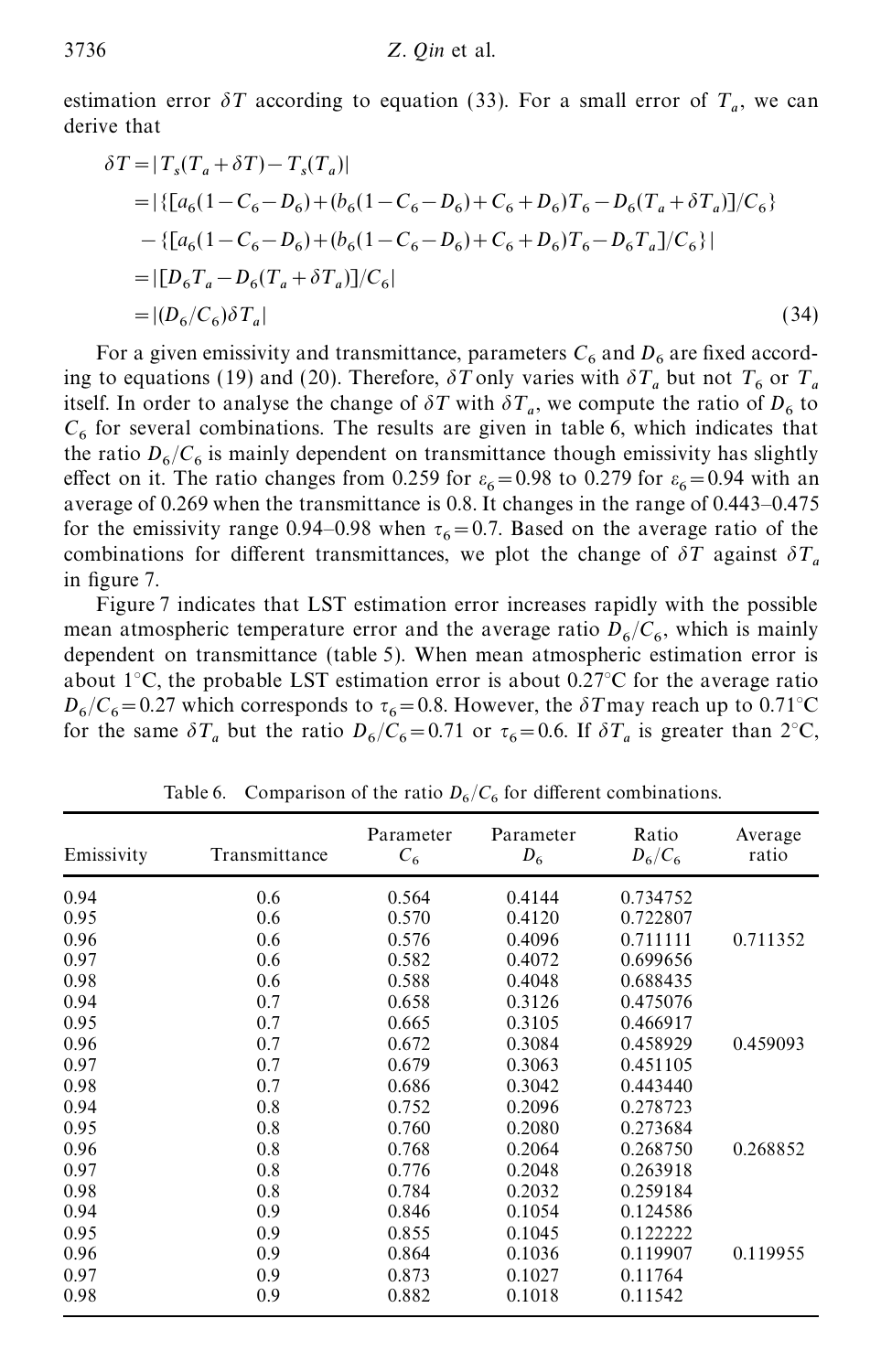

Figure 7. Probable LST estimation error due to the possible mean atmospheric temperature error.

the  $\delta T$  is about 0.54°C for  $\tau_6 = 0.8$  and about 0.91°C for  $\tau_6 = 0.7$ . Therefore, the accurate estimation of mean atmospheric temperature is very important for an accurate LST retrieval from the only one thermal band of Landsat TM data. When  $\tau_6 < 0.65$  and  $\delta T_a > 2^{\circ}\text{C}$ , an obvious LST estimation error (>1°C) is generally unavoidable. However, if the sky is very clear so that  $\tau_6 > 0.8$ , the possible  $\delta T$  will be less than 1<sup>°</sup>C for  $\delta T_a$  of high up to 4<sup>°</sup>C. And such a big  $\delta T_a$  rarely happens in the real world. Therefore, a clear sky with lower water vapour content is an ideal atmospheric condition for remote sensing of LST with Landsat TM6 data.

### **7. Validation of the algorithm**

The sensitivity analysis is to provide an assessment of the relative accuracy of the algorithm, i.e. the effect of possible error in parameter estimation on the LST retrieval. Validation of the algorithm is also necessary in order to understand how well the retrieved LST with the algorithm matches to the actual one in the real world.

The best way to validate the algorithm is to compare the *in situ* ground truth measurements of LST with the retrieved ones with the algorithm from the Landsat TM6 data of a specific region. However, this is not feasible because it is extremely difficult to obtain the *in situ* ground truth measurements comparable to the pixel size of Landsat TM6 data at the satellite pass. An alternative or the practical way is to use the simulated data generated by atmospheric simulation programs such as LOWTRAN, MODTRAN or 6S. These programs can simulate the thermal radiance reaching the remote sensor at the satellite level for the input profile data with the known ground thermal properties (LST and emissivity). The required atmospheric quantities such as transmittance for remote sensing of LST is also able to compute from the output of the simulation with the programs. The simulated total radiance can be used to convert into the brightness temperature for TM6. Then, the LST can be estimated with our mono-window algorithm. Comparison of the assumed LST used for the simulation with the retrieved one from the simulated total radiance enables us to examine the accuracy of the algorithm for the true TM6 data.

The validation of our algorithm was done through simulation with LOWTRAN 7.0 (Kneizys *et al*. 1988). A number of situations were designed for the validation.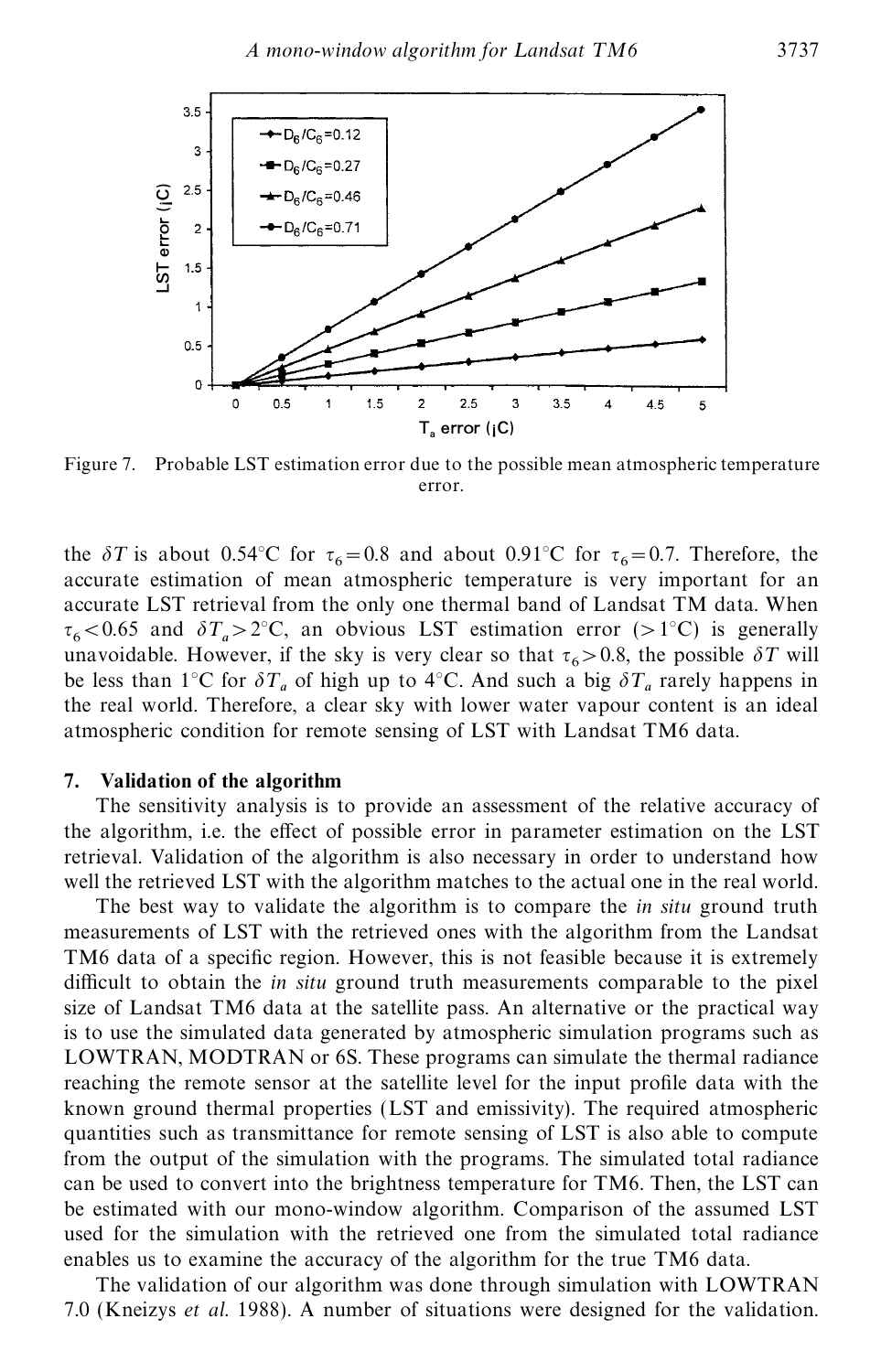Four land surface temperatures ( $20^{\circ}$ C,  $30^{\circ}$ C,  $40^{\circ}$ C and  $50^{\circ}$ C) with four correspondent surface air temperatures (18°C, 23°C, 30°C and 38°C) were arbitrarily assumed for the simulation. Seven atmospheric profiles were used: USA1976 from LOWTRAN 7.0 as well as the tropical 15° N, the subtropical 30° N July and January, and the mid-latitude 45° N July and January given in Cole *et al.* (1965). For any combination of these temperatures and profiles, five cases of total water vapour content (1 g cm<sup> $-2$ </sup>,  $2 \text{ g cm}^2$ ,  $2.5 \text{ g cm}^{-2}$ ,  $3 \text{ g cm}^{-2}$ , and  $3.5 \text{ g cm}^{-2}$ ) were considered. Since most natural surfaces of the Earth have emissivity of 0.95–0.98, we used  $\varepsilon_6 = 0.965$  for the simulation.

In actual operation, the atmospheric temperature and water vapour profile data were first estimated for each situation according to the distributions of these atmospheric profiles. Second, the LOWTRAN 7.0 program was run for radiance and transmittance. The outputs were then used to compute the total thermal radiance and atmospheric transmittance for TM6. Brightness temperature was converted from the total thermal radiance using Planck's function for each situation. This brightness temperature was finally used to put into our mono-window algorithm for LST retrieval. The difference between the assumed LST for the simulation and the retrieved one represents how good the algorithm works in LST retrieval from TM6 data.

Table 7 lists the detailed results of the validation for USA1976 atmosphere with the total water vapour  $2.5 \text{ g cm}^{-2}$ . Table 8 gives the main results for all situations used in the simulation. The results shown in both tables 7 and 8 indicate the algorithm is able to provide a quite accurate estimate of LST in most cases. The LST difference between the assumed and the retrieved ones are less than  $0.4^{\circ}$ C in most cases. In many regions, the satellite overpass was at 9:00–10:00 am when the ground surface is not very hot. Usually the LST at this time is less than  $40^{\circ}$ C in many cases. Provided this condition, the LST difference is even smaller. For instance, the LST difference is only about  $0.23^{\circ}$ C for mid-latitude summer atmosphere with total water vapour content up to  $2.5 \text{ g cm}^{-2}$  and a LST up to 40°C. This good matching of the retrieved LST to the actual one confirms the applicability of the mono-window algorithm.

# **8. Spatial variation of LST in the Israel-Egypt border region**

In order to provide an example of the algorithm's application, we used it to retrieve LST from Landsat TM6 data of the Israel–Egypt border region where an interesting thermal phenomenon was found across the border. The geomorphological structure is the same on both sides of the border, that is the linear sand dunes stretching from south to north. Fine sand with a diameter of about 0.05–0.5 mm is the principal material of soil constituents in the region though silt and clay also

| <b>LST</b><br>$T_{s}$<br>$(^{\circ}C)$ | Estimated<br>$T_a (^\circ \text{C})$ | Simulated<br>$B_6(T_6)$<br>$^{-2}$ sr <sup>-1</sup><br>W m<br>$-1$<br>$\mu$ m | Simulated<br>$T_6(^{\circ}C)$ | Transmittance<br>$\tau_{6}$ | Retrieved<br>LST $T'$ ,<br>(°C) | Difference<br>$T' - T$ .<br>(°C) |
|----------------------------------------|--------------------------------------|-------------------------------------------------------------------------------|-------------------------------|-----------------------------|---------------------------------|----------------------------------|
| 20                                     | 9.132                                | 7.8865                                                                        | 15.568                        | 0.701747                    | 20.128                          | 0.128                            |
| 30                                     | 13.534                               | 8.9523                                                                        | 24.126                        | 0.721060                    | 30.283                          | 0.283                            |
| 40                                     | 19.697                               | 10.1903                                                                       | 33.392                        | 0.744298                    | 40.371                          | 0.371                            |
| 50                                     | 26.741                               | 11.5488                                                                       | 42.890                        | 0.761250                    | 50.421                          | 0.421                            |

Table 7. Validation of the algorithm for the USA 1976 atmosphere.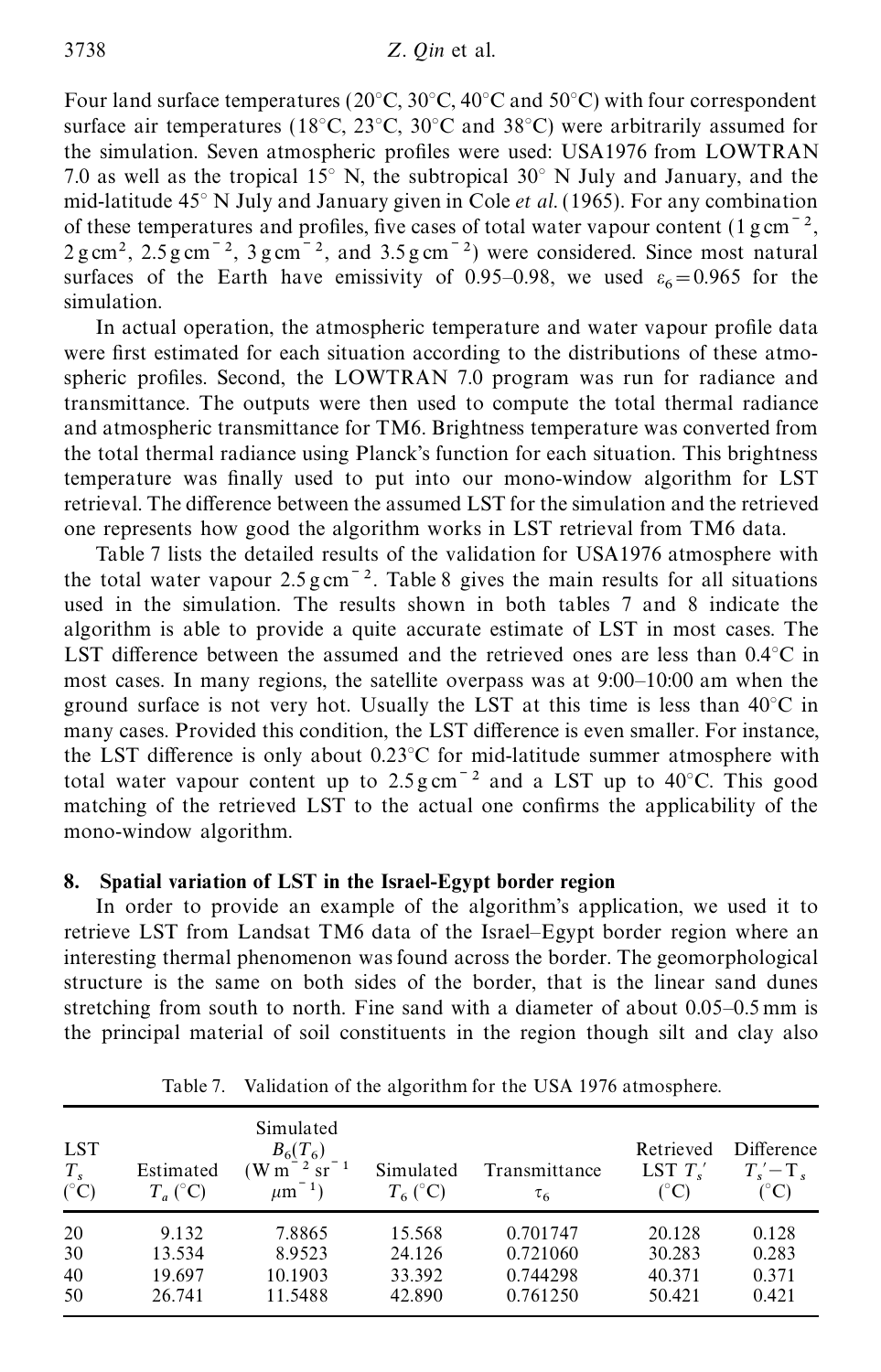|                                                    |                                       | LST difference $T_s' - T_s$ (°C) |          |                          |                             |                          |                             |
|----------------------------------------------------|---------------------------------------|----------------------------------|----------|--------------------------|-----------------------------|--------------------------|-----------------------------|
| Water vapour<br>content<br>$(g \, \text{cm}^{-2})$ | <b>LST</b><br>$T_{s}$<br>$(^\circ C)$ | <b>USA</b><br>1976               | Tropical | Sub-<br>tropical<br>July | Sub-<br>tropical<br>January | Mid-<br>latitude<br>July | Mid-<br>latitude<br>January |
| $\mathbf{1}$                                       | 20                                    | 0.049                            | 0.024    | 0.028                    | 0.018                       | 0.019                    | 0.027                       |
|                                                    | 30                                    | 0.114                            | 0.075    | 0.082                    | 0.066                       | 0.067                    | 0.081                       |
|                                                    | 40                                    | 0.151                            | 0.105    | 0.114                    | 0.094                       | 0.095                    | 0.112                       |
|                                                    | 50                                    | 0.173                            | 0.121    | 0.131                    | 0.109                       | 0.110                    | 0.129                       |
| $\overline{2}$                                     | 20                                    | 0.098                            | 0.046    | 0.055                    | 0.035                       | 0.035                    | 0.053                       |
|                                                    | 30                                    | 0.213                            | 0.137    | 0.151                    | 0.120                       | 0.121                    | 0.149                       |
|                                                    | 40                                    | 0.285                            | 0.196    | 0.212                    | 0.175                       | 0.176                    | 0.209                       |
|                                                    | 50                                    | 0.333                            | 0.232    | 0.251                    | 0.209                       | 0.210                    | 0.248                       |
| 2.5                                                | 20                                    | 0.128                            | 0.060    | 0.072                    | 0.045                       | 0.046                    | 0.07                        |
|                                                    | 30                                    | 0283                             | 0.181    | 0.200                    | 0.158                       | 0.160                    | 0.197                       |
|                                                    | 40                                    | 0.371                            | 0.254    | 0.276                    | 0.227                       | 0.229                    | 0.272                       |
|                                                    | 50                                    | 0.421                            | 0.293    | 0.316                    | 0.263                       | 0.265                    | 0.313                       |
| 3                                                  | 20                                    | 0.161                            | 0.075    | 0.090                    | 0.057                       | 0.058                    | 0.088                       |
|                                                    | 30                                    | 0.353                            | 0.226    | 0.249                    | 0.197                       | 0.199                    | 0.245                       |
|                                                    | 40                                    | 0.462                            | 0.315    | 0.342                    | 0.282                       | 0.284                    | 0.338                       |
| 3.5                                                | 50                                    | 0.502                            | 0.349    | 0.377                    | 0.314                       | 0.316                    | 0.373                       |
|                                                    | 20                                    | 0.181                            | 0.084    | 0.101                    | 0.064                       | 0.065                    | 0.099                       |
|                                                    | 30                                    | 0.388                            | 0.248    | 0.274                    | 0.216                       | 0.218                    | 0.269                       |
|                                                    | 40                                    | 0.516                            | 0.352    | 0.382                    | 0.314                       | 0.316                    | 0.377                       |
|                                                    | 50                                    | 0.421                            | 0.293    | 0.316                    | 0.263                       | 0.265                    | 0.313                       |

Table 8. Main results of validating the algorithm for various situations.

accounts some percentages of the surface layer especially on the Israeli side where a thin biogenic crust (1–5 mm) covers most of its surfaces. Average annual rainfall of the region is 95 mm (Kidron and Yair 1997).

On the Egyptian side (Sinai), the region is under intensive use by Bedouin nomads, who use the sand surface for grazing goats, camels and other cattle as well as some activities of cropping. High plants (shrubs) have been subjected to severe gathering for firewood (Tsoar and Møller 1986). In contrast to the free-use in the Egyptian side, the Israeli side (Negev) has been managed under strict conservation policies. The limited anthropogenic activities on the Israel side have led to the establishment of vegetation (shrubs and annuals) and biogenic crust (composed of lichen, fungi and other microphytes especially chlorophyll-containing cyanobacteria) on the surface of the sand dune region (Karnieli 1997).

The difference in land use between Israel and Egypt has a pronounced effect on remote sensing imagery. On the image of visible bands, a sharp spectral contrast can be seen between the Egyptian Sinai and the Israeli Negev (Karnieli and Tsoar 1995, Tsoar and Karnieli 1996, Karnieli 1997). The relatively higher reflectance value of the remote sensing image on the Egyptian side was believed to be directly resulted from severe anthropogenic impact of the Sinai Bedouin, including overgrazing and firewood gathering (Tsoar and Møller 1986).

The contrast between the two sides of Israel-Egypt border is also observed in the thermal channel of remote sensing data such as NOAA-AVHRR and Landsat TM. The Israeli side has obviously higher brightness temperature on both AVHRR and TM images. Because bare sand usually has lower ground emissivity than biogenic crust, we still do not know if the Israeli side really has higher LST than the Egyptian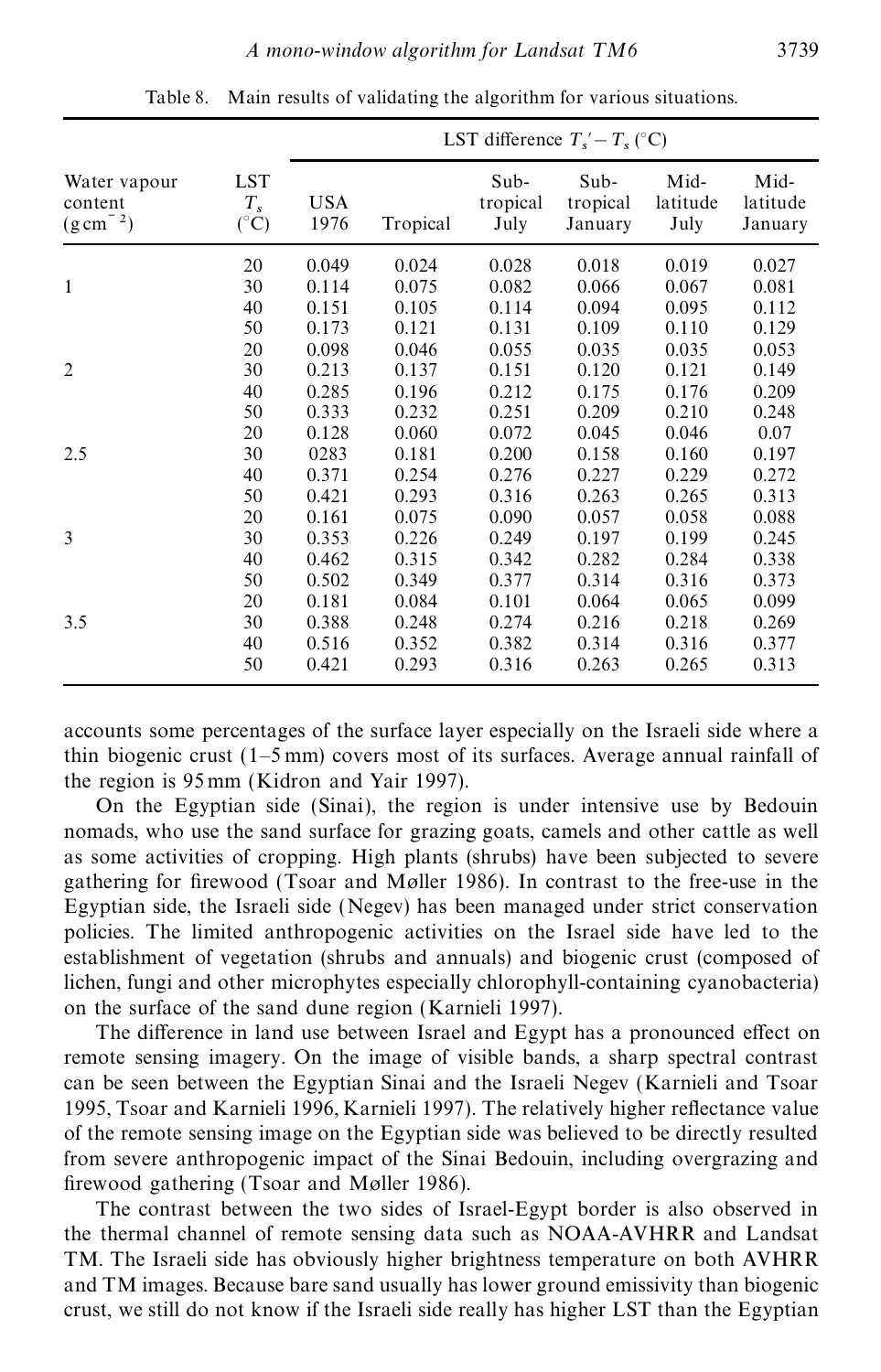side. In order to answer this question and analyse the spatial patterns of the thermal variation in the border region, we apply the above mono-window algorithm to the available Landsat-5 TM images.

Figure 8 represents one result of the efforts, which shows the spatial variation of LST distribution in the region. This image was taken on 29 March 1995, which is in the blooming season. The satellite Landsat-5 passed the area at about 9:30 am. According to the measurement of CIMEL sunphotometer on the roof of our laboratory at Sede Boker, about 30 km from the region, the water vapour content in the atmospheric profile was  $1.185$ g cm<sup> $-2$ </sup> at the pass. By this water vapour content, we estimate the atmospheric transmittance was about 0.8681 at the time when the image was acquired. Data from Meteorological Observation Station at Sede Boker indicates that air temperature near the surface at about 9:30 am of the date was 14.5°C. Thus, the effective mean atmospheric temperature was estimated to be  $7.17^{\circ}$ C at the satellite pass. According to our experiments with samples taken from the field, the biogenic crust has an average emissivity of about 0.97 and the bare sand 0.95. Using the sharp contrast on both sides in the visible channels, we assign the emissivity difference to the pixels according to its DN value.

The LST images produced from the retrieval efforts demonstrate that a sharp difference of LST does exist across the border (figure 8). Generally speaking, the Israeli side has an obvious higher LST than the Egyptian side. On average, LST is  $34.33^{\circ}$ C on the Israeli side and  $30.95^{\circ}$ C on the Egyptian side. Thus the difference is about 3.38 $^{\circ}$ C. This LST difference can also be clearly seen on the image (figure 8). The highest LST mainly distributes on the Israeli side in the right upper corner of the image. The LST in this area is high up to 35–37°C. Low LST mainly concentrates



Figure 8. Land surface temperature variation in the sand dunes across the Israel–Egypt border, retrieved from Landsat TM6 data of 29 March, 1995.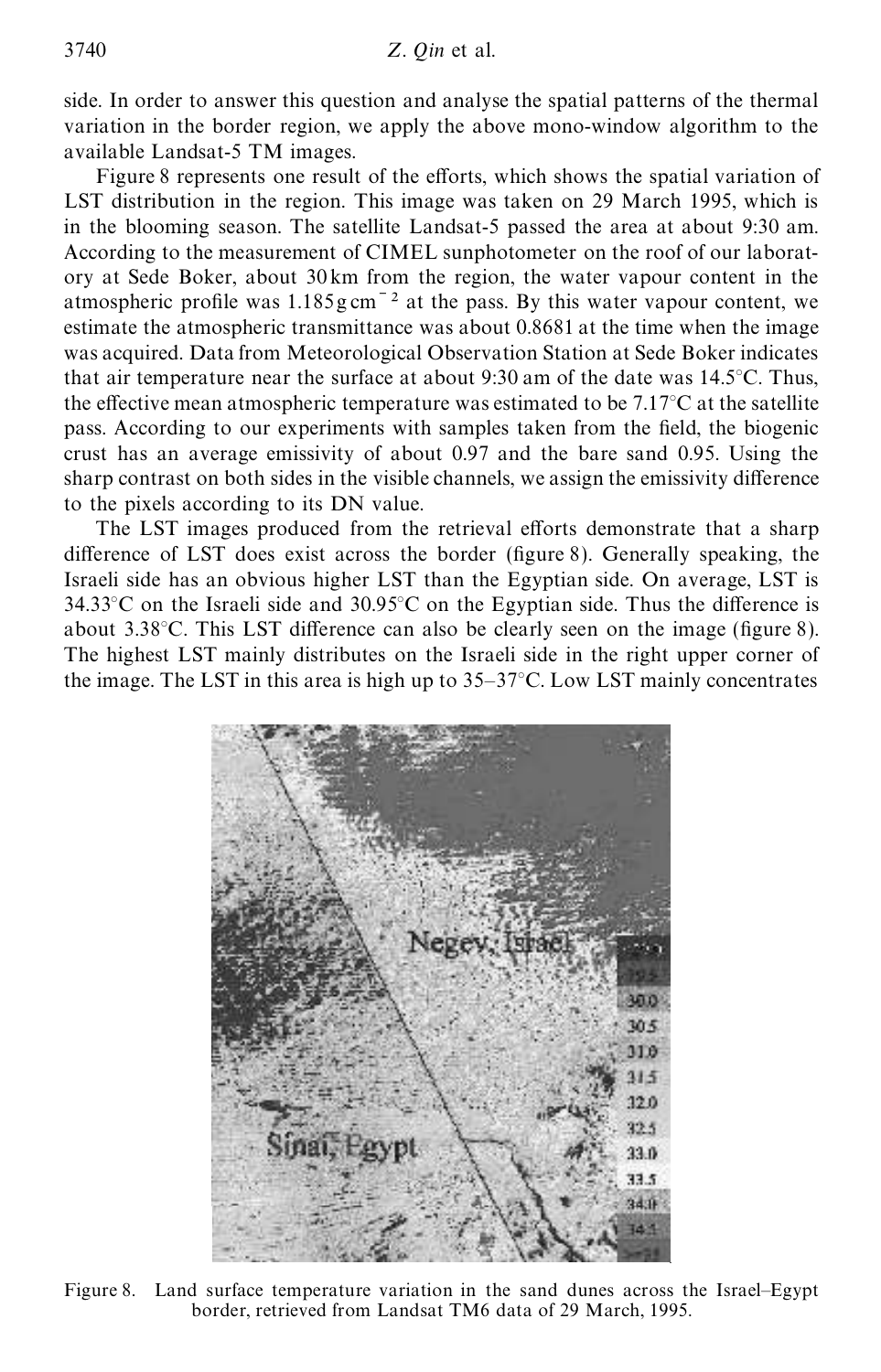in the middle part of the Egyptian side. The LST in this part is only about 28–29°C. LST in the area close to the border is about  $31-33^{\circ}$ C on Israeli side and  $29-30^{\circ}$ C on Egyptian side. Sharp contrast of LST can still be distinguished in this area next to the border on both sides even though the difference is lower than the average one. This contrast of LST distribution on both sides makes the border very clearly seen in the sand dune region.

Considered more vegetation cover on the Israeli side and the blooming season, the higher LST on the Israeli side is really interesting. The main reason is that the Israeli side has much higher biogenic crust cover while the Egyptian side is dominant with much more bare sand. Biogenic crust cover on the Israeli side is estimated to reach above 72% and bare sand on the Egyptian side is above 80%. Due to low albedo, the biogenic crust usually has much higher surface temperature than the bare sand. Our ground truth measurements indicate that surface temperature on biogenic crust is about  $2-3$ °C higher than that on bare sand (figure 9). The measurements were carried out in the Nizzana research site close to the border on the Israeli side. The time required for the measurements was controlled within an hour so that the effect of measurement time is minimized. Figure 9 indicates that the average LST difference between biogenic crust and bare sand was  $2.23^{\circ}$ C on 19 March (figure 9(*a*)) and 2.85<sup>°</sup>C on 26 March, 1997 (figure 9(*b*)). Therefore, the higher LST on the Israeli



Figure 9. Comparison of land surface temperature on biogenic crust and bare sand in the sand dunes across the Israel–Egypt border. These ground truth measurements were taken on the Israeli side with a hand-hold radiant thermometer (*a*) at 11:16–12:04 on 19 March, 1997 (*b*) and at 11:20–12:00 on 26 March, 1997.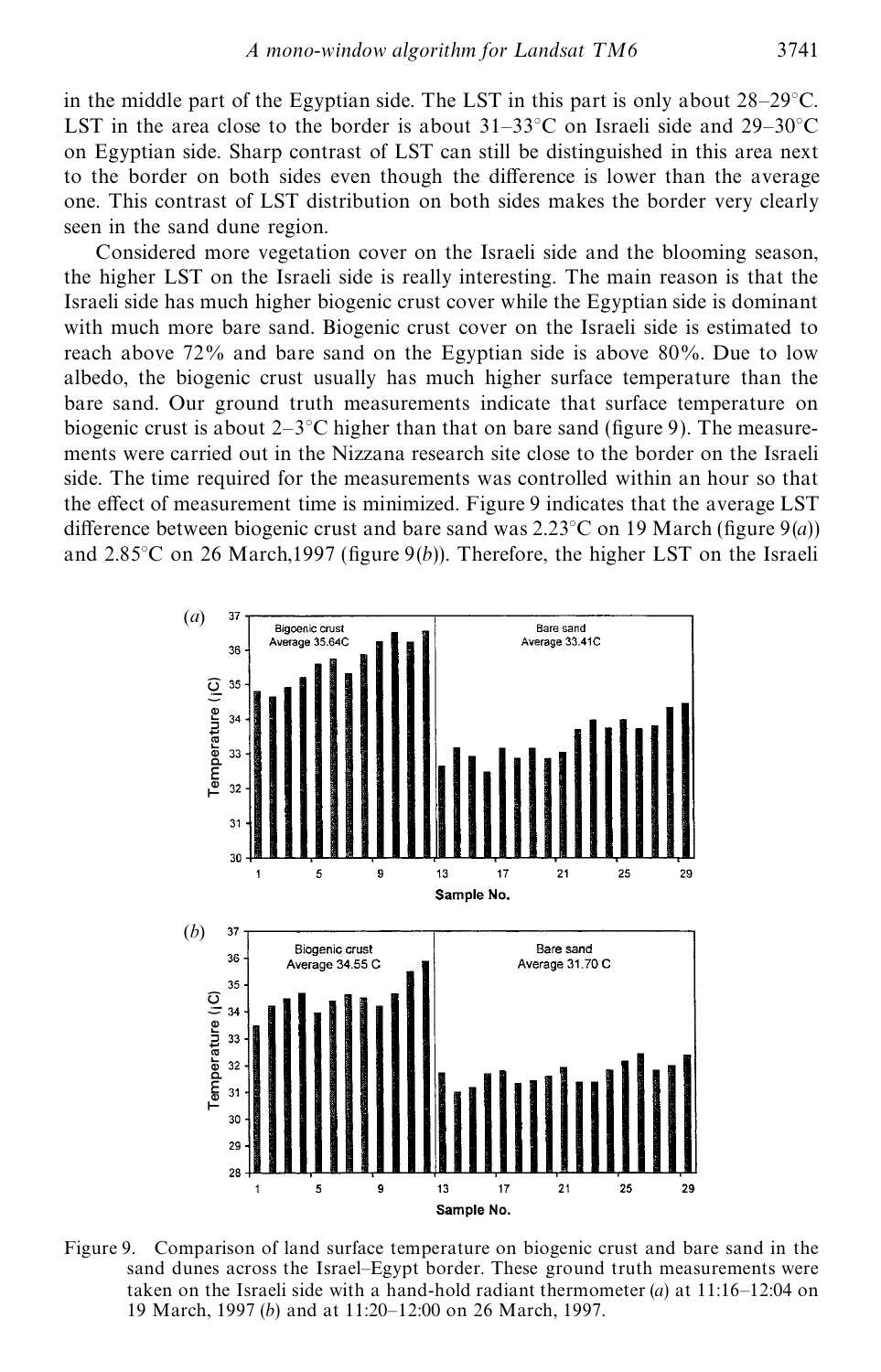side is due to the contribution of biogenic crust overcoming the cooling process of its higher vegetation cover. Detailed examination of this mechanism is given in another paper.

Due to the probable errors in estimating the key parameters for the LST retrieval, some possible errors may unavoidably involve in this image. We need to evaluate the accuracy of LST estimation in the image according to the possible error in the parameter estimation. As mentioned in above sensitivity analysis, ground emissivity error has slight effect on LST error. Considered a possible error of  $0.01$  in emissivity estimation, i.e. the emissivity for bare sand in the range of 0.94–0.96 and for biogenic crust 0.96–0.98, the possible LST estimation error is about  $0.12^{\circ}$ C in the image (figure  $5(b)$ ). According to Price (1984), Takashima and Masuda (1987) and Humes *et al.* (1993), this estimation of emissivity in the range is reasonable. Therefore, we can conclude that the possible LST error contributed by possible emissivity error is very small.

For the LST error contributed from transmittance error, we consider a moderate error of water vapour measurement in  $0.1 \,\mathrm{g m}^{-2}$ . At this measurement error, we expect a transmittance error of less than 0.015 according to the equation given in table 4 for the water vapour range  $0.4-1.6$  g cm<sup> $-2$ </sup>. The average LST error due to this transmittance error is less than  $0.5^{\circ}$ C for transmittance of 0.85 (figure 6(*b*)). Because the effective mean atmospheric temperature is difficult to have an accurate estimation, we consider an error of up to 2.5°C at our *T* determination. With this *a*  $T_a$  error, the LST estimation error is about 0.48°C for transmittance of 0.85. A simple summation of these error components gives the probable error of our LST retrieval less than  $1.1^{\circ}$ C in the image (figure 8). This error is within the generally accepted level 1.5°C (Kerr *et al.* 1992, Li and Becker 1993). If the possible mutual compensation of these error components is considered, the LST distribution shown in this image is even closer to the actual one.

# **9. Conclusion**

Landsat TM images have been extensively applied for various studies of the Earth's resources due to its high spatial resolution. However, the thermal band data of the remote sensor still remains an ignored area in comparison with the extensive applications of its other bands in visible and NIR ranges. One of the main reasons probably is the difficulties of atmospheric correction for LST retrieval from the single thermal band data, The spatial resolution of the Landsat TM thermal band is about  $120 \text{ m} \times 120 \text{ m}$ . Even though this spatial resolution is much lower than its visible and NIR channels, it is quite large for analysing the spatial patterns of thermal phenomenon in a macro-scale region.

A mono-window algorithm has been developed in the study for the retrieval of LST from Landsat TM6 data, which is assumed to be reliable though radiometric calibration is necessary for many applications. The derivation of the algorithm is based on the thermal radiance transfer equation and the linearization of Planck's radiance function. Totally there are three critical parameters in the algorithm: emissivity, transmittance and mean atmospheric temperature. If these three parameters are given, it is very easy to use this algorithm for LST estimation from Landsat TM6 data. The principle of algorithm can be also extended to other sources of onethermal-channel data for LST retrieval.

The determination of ground emissivity is a complicated issue and there is a great volume of literature addressing it. Generally, the change of atmospheric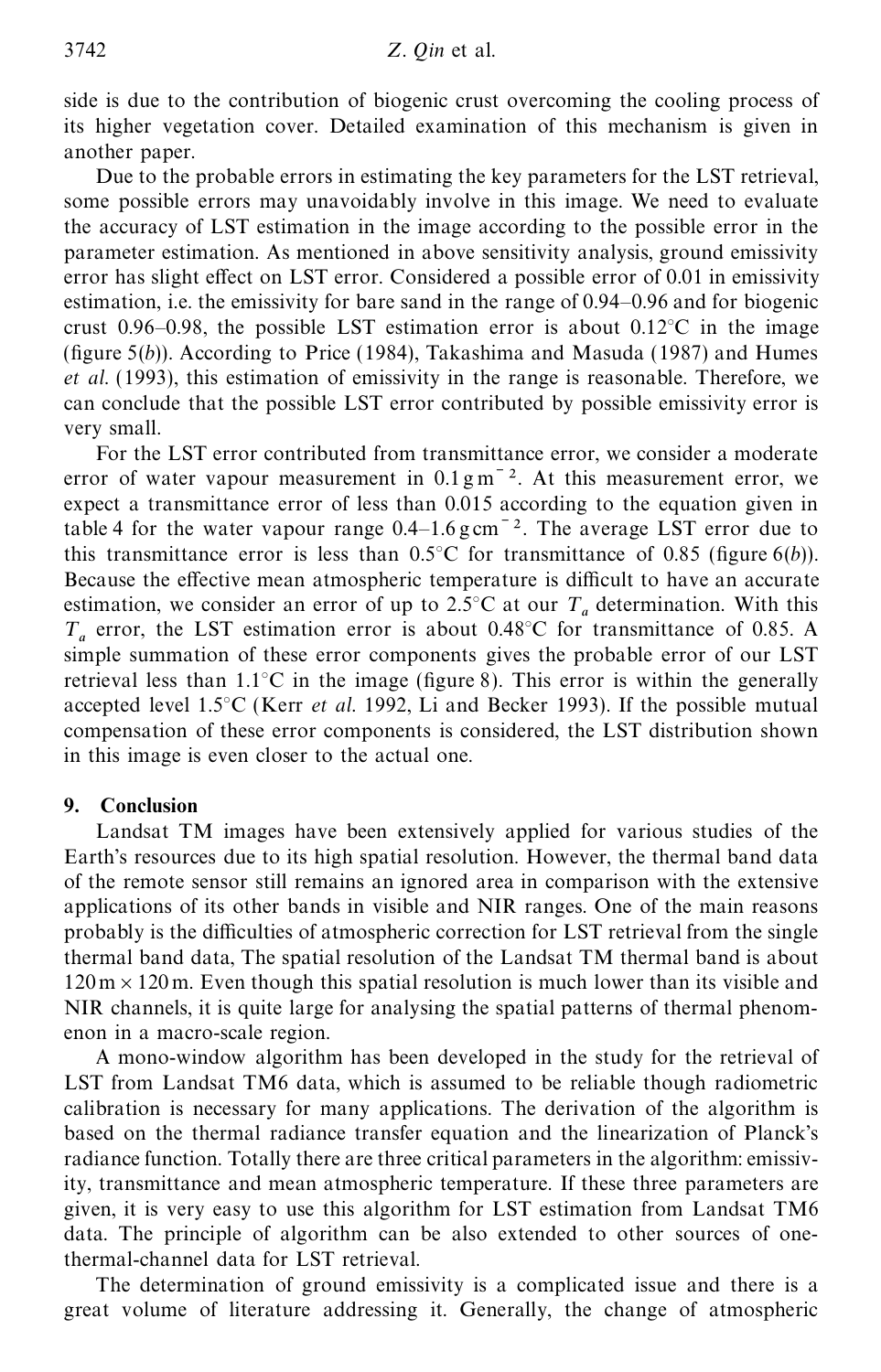transmittance is mainly depended on the variation of water vapour content in the profile. This characteristic has been widely used to determine the atmospheric transmittance through the simulation with such programs as LOWTRAN or MODTRAN. Based on the simulation results with LOWTRAN 7 program, equations have been established for estimation of atmospheric transmittance from water vapour content in the general range  $0.4-3.0$  g cm<sup> $-2$ </sup> for Landsat TM6 data. These equations can provide quite accurate estimation of transmittance if the measurement of water vapour content is accurate.

A practicable and simple method has been proposed for estimation of the required effective mean atmospheric temperature for LST retrieval using the mono-window algorithm. When the *in situ* profile at satellite pass is available, the computation of the mean atmospheric temperature can be easily done with the equation (22) proposed by Sobrino *et al.*(1991). However, this is not the general case. Study of different standard profiles indicates that the distributions of water vapour and temperature in the atmospheres are quite similar when the sky is very clear and there is no great turbulence. With this similarity, a method is proposed for the calculation of the mean atmospheric temperature from local meteorological observation data, which is usually accessible. Therefore, when the profile is not available, water vapour content and atmospheric temperature at each layer can be approximated using the local meteorological observation data to fit into the standard distributions of the climate zone.

Usually it is very difficult to reach an accurate estimation of ground emissivity in spite of several methods have been proposed (Li and Becker 1993, Humes *et al.* 1994). Fortunately, results from sensitivity analysis of the algorithm indicates that the probable LST estimation error  $\delta T$  due to ground emissivity error  $\delta \varepsilon_6$  is much lower than the LST error due to transmittance error  $\delta \tau_6$  and mean atmospheric temperature error  $\delta T_a$ . On average, probable  $\delta T$  is less than 0.12°C for  $\delta \epsilon_6 < 0.01$ and 0.24 °C for  $\delta \varepsilon_6 < 0.02$ . Moreover, LST error slightly changes with emissivity for the same  $\delta \varepsilon_6$ . On the other hand, LST error is sensible to the transmittance error and mean atmospheric temperature error. The relation between  $\delta T$  and  $\delta \tau_6$  is linear for specific temperature and transmittance. On average, the LST error increases with transmittance error at the rate of 0.37°C for  $\tau_6 = 0.8$  and 0.48°C for  $\tau_6 = 0.7$ . For mean atmospheric temperature,  $\delta T$  only depends on  $\delta T_a$  but does not change with  $T_a$ . The increase rate of  $\delta T$  with  $\delta T_a$  is determined by the ratio of parameter  $D_6$  to  $C_6$  (figure 7). Because the ratio is strongly affected by transmittance, the  $\delta T$  due to  $\delta T_a$  is also strongly related to transmittance. The higher the transmittance, the less the  $\delta T$  due to  $\delta T_a$ . For the ratio D6/C6=0.27 which corresponds to  $\tau_6$ =0.8, the probable  $\delta T$  is about 1°C for  $\delta T_a = 3.5$ °C. Therefore, high transmittance due to low water vapour in the atmospheric profile is the best condition for an accurate LST retrieval from Landsat TM6 data. When transmittance is above 0.8, the comprehensive LST error due to a moderate error in emissivity, transmittance and mean atmospheric temperature estimation is about 1.0–1.5°C.

The validation of the algorithm has been done to the various simulated situations for seven typical atmospheres. Using the atmospheric simulation program LOWTRAN 7.0, we simulate the thermal radiance at the satellite level and then use the radiance to convert into brightness temperature of TM6 for LST retrieval. Validation results indicate that the algorithm is able to provide a quite accurate LST estimate from TM6 data. The LST difference between the assumed and the retrieved ones is less than 0.4°C for most situations.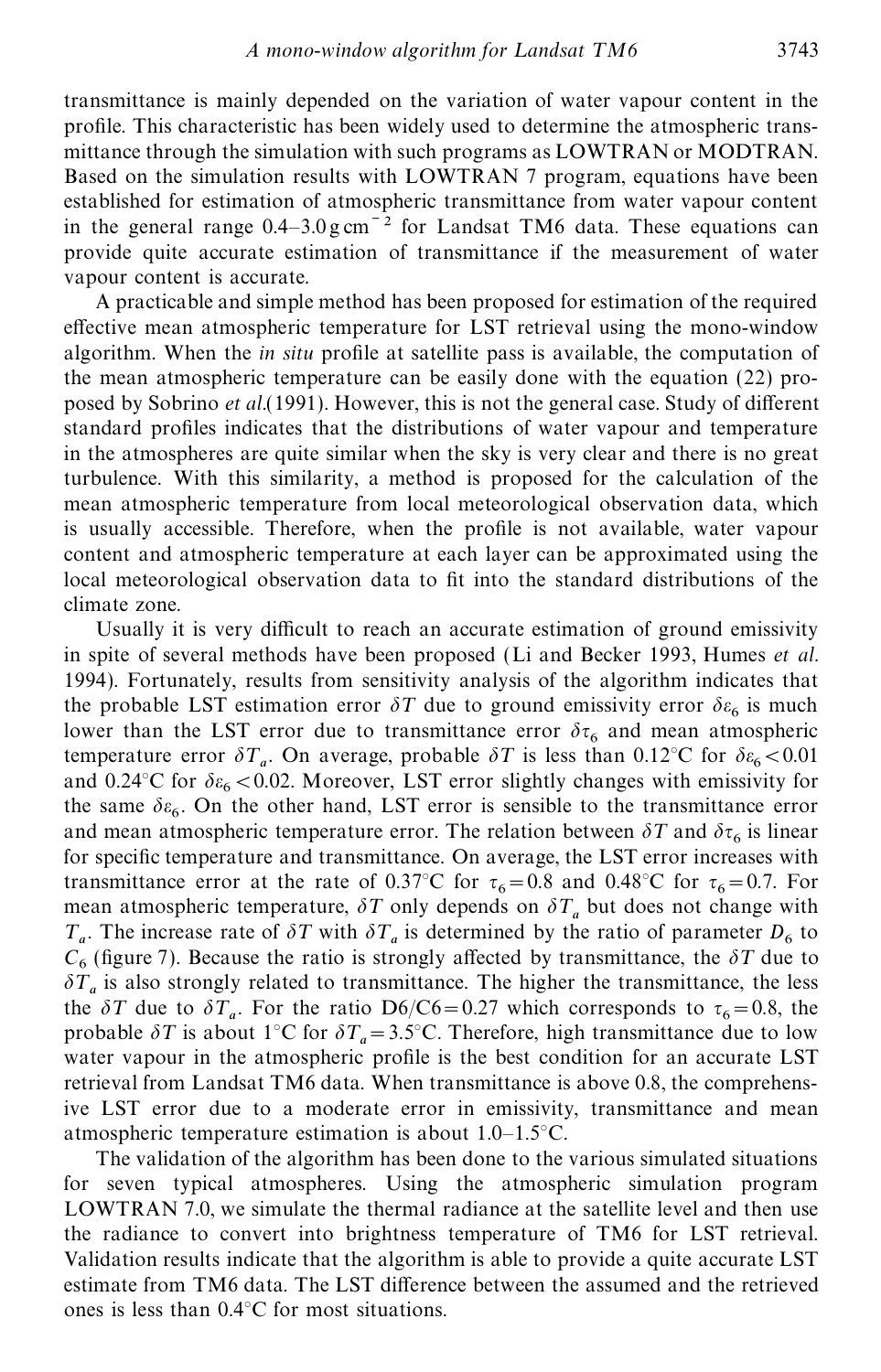The algorithm has been applied to the Israel–Egypt border region as an example for analysing the spatial distribution of LST difference on both sides from the Landsat TM image taken on 29 March, 1995. Based on the available measurement of water vapour content and air temperature, we estimate the transmittance and mean atmospheric temperature for the retrieval. The result shown in figure 8 supports the observed surface temperature difference across the border in remote sensing imagery. The Israeli side does have obviously higher LST than the Egyptian side. This is because the biogenic crust that covers most of the ground surface on the Israeli side has much higher surface temperature than the bare sand prevailing on the Egyptian side (figure 9). Furthermore, the contribution of higher LST from biogenic crust covering up to two-thirds of ground surface on the Israeli side overwhelms the weak cooling process from more desert vegetation cover. Comprehensive assessment indicates that the probable LST estimation error due to the possible error in estimating the critical parameters of the algorithm is less than  $1.1^{\circ}$ C in the image. This error is lower than the generally accepted level 1.5 $^{\circ}$ C. Thus, it can be concluded that the estimated LST distribution in the image is very close to the true one.

#### **Acknowledgments**

The authors would like to express the thanks to the Jacob Blaustein International Center for Desert Research for providing the fellowship to Zhihao Qin to conduct his study at the Laboratory. We also would like to thank Simon M. Berkowics, administrator of The Arid Ecosystem Research Center (AERC), Hebrew University of Jerusalem for his allowance to perform the ground truth measurement of this study in the Nizzana research site of AERC on the Israeli side of the border region.

#### **References**

- Andres, R. J., and Rose, W. I., 1995, Description of thermal anomalies on two active Guatemalan volcanoes using Landsat Thematic Mapper imagery. *Photogrammetric Engineering and Remote Sensing*, **61**, 775–782.
- BRAGA, C. Z. F., SETZER, A. W., and DE LACERDA, L. D., 1993, Water quality assessment with simultaneous Landsat 5 TM data at Guanabara Bay, Rio de Janeiro, Brazil. *Remote Sensing of Environment*, **45**, 95–106.
- CASELLES, V., ARTIGAO, M. M., HURTADO, E., COLL, C., and BRASA, A., 1998, Mapping actual evapotranspiration by combining Landsat TM and NOAA AVHRR images: Application to the barrax area, Albacete, Spain. *Remote Sensing of Environment*, **63**, 1–10.
- Cole, A. E., Court, A., and Kantor, A. J., 1965, Model atmospheres. In *Handbook of Geophysics and Space Enviornments*, edited by S. L. Valley, Air Force (Cambridge:Cambridge Research Laboratories, Office of Aerospace Research, United States Air Force).
- Coll, C., Caselles, V., Sobrino, A., and Valor, E., 1994, On the atmospheric dependence of the split-window equation for land surface temperature. *International Journal of Remote Sensing*, **15**, 105–122.
- Cracknell, A. P., 1997, *T he Advanced Very high Resolution Radiometer* (*AVHRR*) (London: Taylor & Francis).
- FRANÇA, G. B., and CRACKNELL, A. P., 1994, Retrieval of land and sea surface temperature using NOAA-11 AVHRR data in north-eastern Brazil. *International Journal of Remote Sensing*, **15**, 1695–1712.
- GOETZ, S. J., HALTHORE, R. N., HALL, F. G., and MARKHAM, B. L., 1995, Surface temperature retrieval in a temperate grassland with multiresolution sensors. *Journal of Geophysical Research*, **100**, 25397–25410.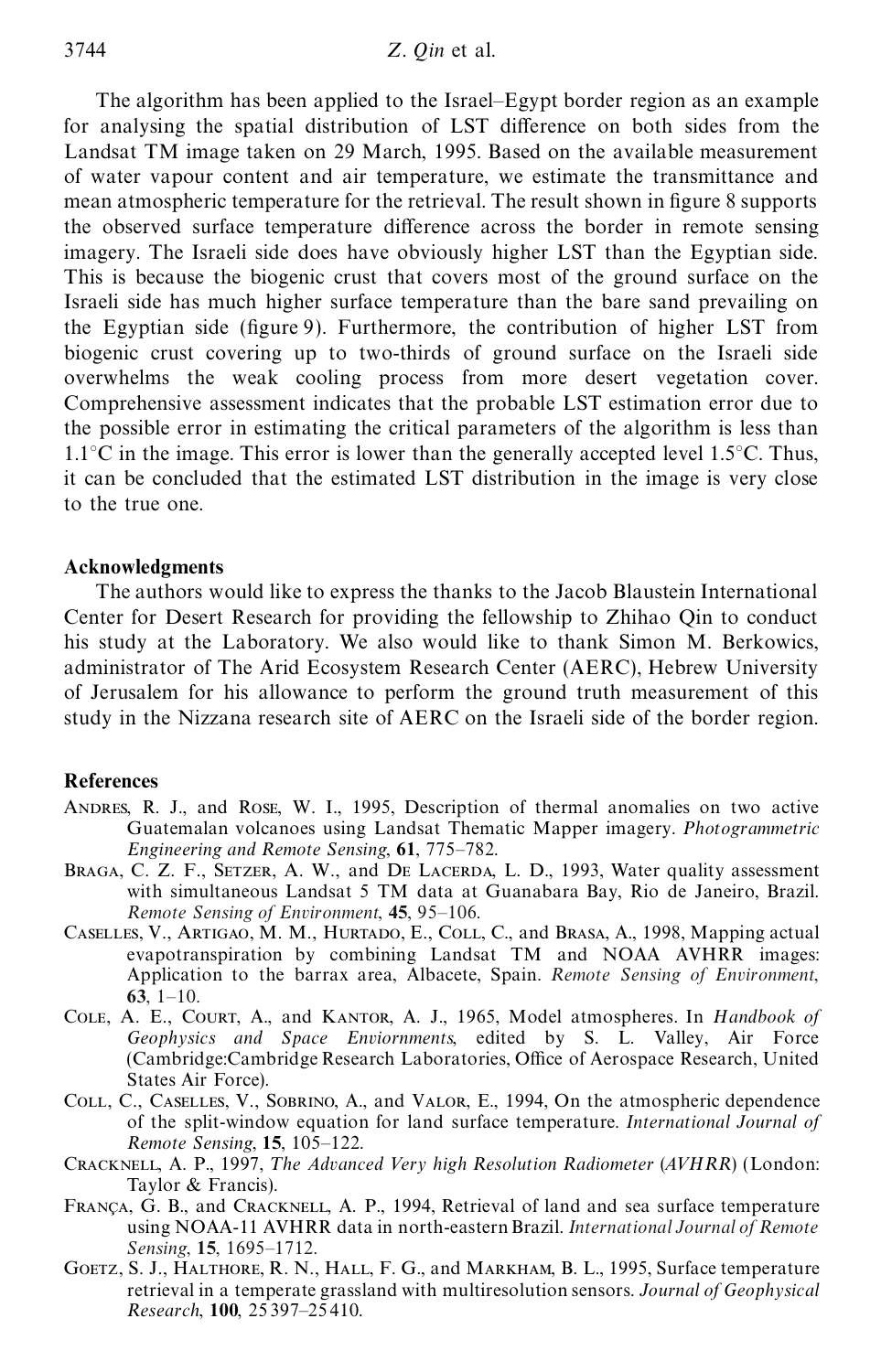- Haakstaad, M., Kogeler, J. W., and Dahle, S., 1994, Studies of sea surface temperatures in selected northern Norwegian fjords using Landsat TM data. *Polar Research*, **13**, 95–104.
- Humes, K. S., Kustas, W. P., Moran, M. S., Nichols, W. D., and Weltz, M. A., 1994, Variability of emissivity and surface temperature over a sparsely vegetated surface. *Water Resources Research*, **30**, 1299–1310.
- HURTADO, E., VIDAL, A., and CASELLES, V., 1996, Comparison of two atmospheric correction methods for Landsat TM thermal band. *International Journal of Remote Sensing*, **17**, 237–247.
- Kaneko, T., 1998, Thermal observation of the 1986 eruption of Izu Oshima Volcano (Japan) using Landsat TM data. *Advances in Space Research*, **21**, 517–520.
- Kaneko, D., and Hino, M., 1996, Proposal and investigation of a method for estimating surface energy balance in regional forests using TM derived vegetation index and observatory routine data. *International Journal of Remote Sensing*, **17**, 1129–1148.
- KARNIELI, A., 1997, Development and implementation of spectral crust index over dune sands. *International Journal of Remote Sensing*, **18**, 1207–1220.
- KARNIELI, A., and Tsoar, H., 1995, Spectral reflectance of biogenic crust developed on desert dune sand along the Israel–Egypt border. *International Journal of Remote Sensing*, **16**, 369–374.
- KERR, Y. H., LAGOUARDE, J. P., and IMBERNON, J., 1992, Accurate land surface temperature retrieval from AVHRR data with use of an improved split window algorithm. *Remote Sensing of Environment*, **41**, 197–209.
- KIDRON, G. J., and YAIR, A., 1997, Rainfall-runoff relationship over encrusted dune surfaces, Nizzana, Western Negev, Israel. *Earth Surface Processes and L andforms*, **22**, 1169–1184.
- Kneizys, F. X., Shettle, E. P., Abreu, L. W., Anderson, G. P., Chetwynd, J. H., Gallery, W. O., Selby, J. E. A., and Clough, S. A., 1988, Users guide to LOWTRAN-7 Technical Report AFGL-TR-88-0177, Optical/Infrared Technology Division, US Air Force Geophysics Laboratory, Hascom Air Forace Base, Massachusetts.
- Liu, G. R., and Kuo, T. H., 1994, Improved atmospheric correction process in monitoring SST around the outfall of a nuclear power plant. *International Journal of Remote Sensing*, **15**, 2627–2636.
- Li, Z. L., and Becker, F., 1993, Feasibility of land surface temperature and emissivity determination from AVHRR data. *Remote Sensing of Environment*, **43**, 67–85.
- Lo, C. P., 1997, Application of Landsat TM data for quality of life assessment in an urban environment. *Computers Environment and Urban Systems*, **21**, 259–276.
- Mansor, S. B., Cracknell, A. P., Shilin, B. V., and Gornyi, V. I., 1994, Monitoring of underground coal fires using thermal infrared data. *International Journal of Remote Sensing*, **15**, 1675–1685.
- Markham, B. L., and Barker, J. L., 1986, Landsat-MSS and TM post calibration dynamic ranges, atmospheric reflectance and at-satellite temperature. *EOSAT Landsat Technical Notes 1*, (Lanham, Maryland: Earth Observation Satellite Company), pp. 3–8.
- McMillin, L. M., 1975, Estimation of sea surface temperatures from two infrared window measurements with different absorption. *Journal of Geophysical Research*, 36, 5113–5117.
- Moran, M. S., Jackson, R. D., Raymond, L. H., Gay, L. W., and Slater, P. N., 1989, Mapping surface energy balance componentsby combining Landsat Thematic Mapper and ground based meteorological data. *Remote Sensing of Environment*, **30**, 77–87.
- Oppenheimer, C., 1997, Remote sensing of the color and temperature of volcanic lakes. *International Journal of Remote Sensing*, **18**, 5–37.
- Prata, A. J., 1993, Land surface temperature from the advanced very high resolution radiometer and the along-track scanning radiometer. 1. Theory. *Journal of Geographical Research*, **98**, 16689–16 702.
- PRICE, J. C., 1984, Land surface temperature measurements from the split window channels of the NOAA 7 Advanced Very High Resolution Radiometer. *Journal of Geophysical Research*, 89**, 7231–7237.**
- **R**eddy, C. S. S., Bhattacharya, A., and Srivastav, S. K., 1993, Night time TM short wavelength infrared data analysis of Barren Island volcano, South Andaman, India. *International Journal of Remote Sensing*, **14**, 783–787.